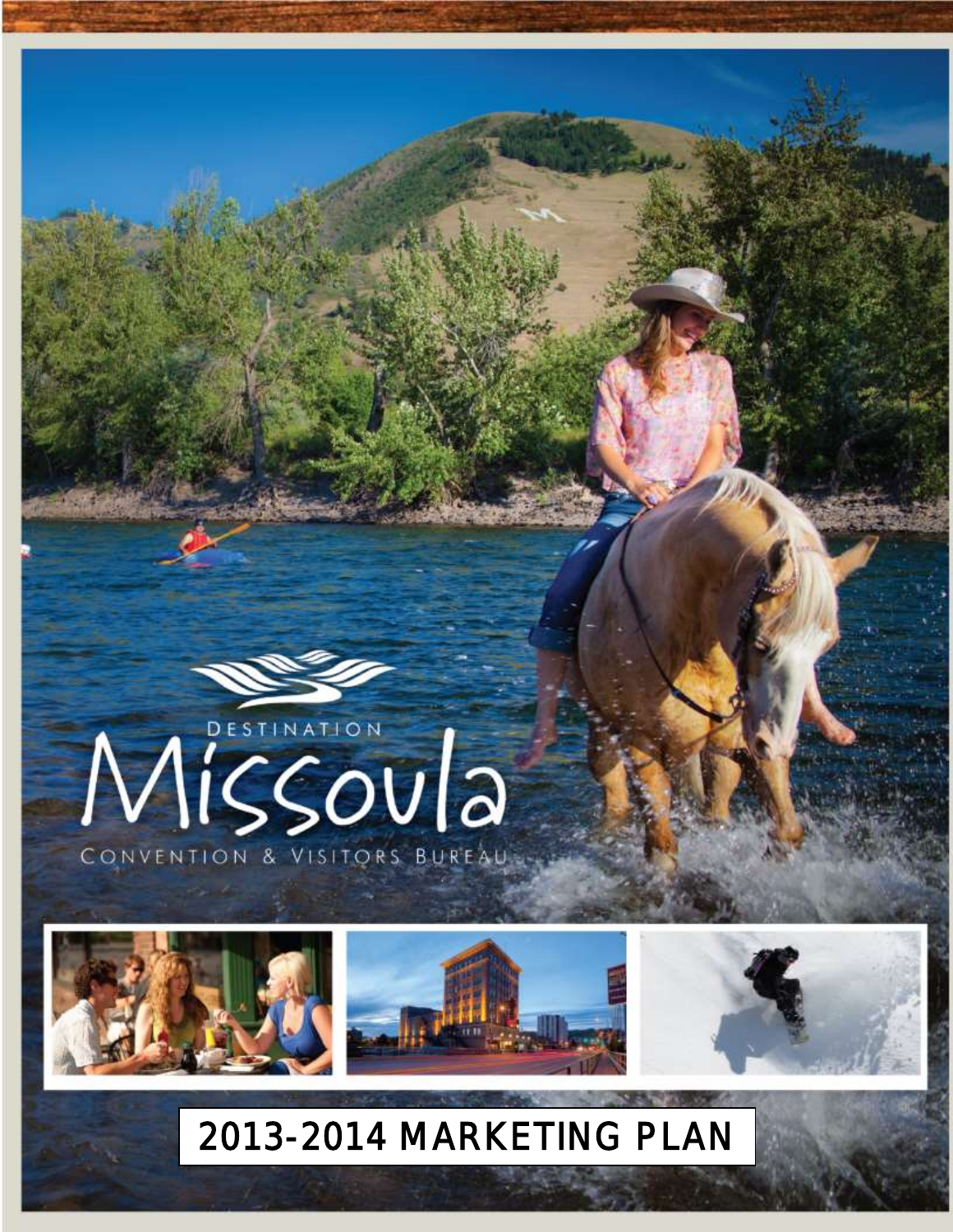## TABLE OF CONTENTS

|                                                                       | $\overline{2}$                               |
|-----------------------------------------------------------------------|----------------------------------------------|
|                                                                       | 3                                            |
| Strengths                                                             | 3                                            |
| Challenges                                                            | 4                                            |
|                                                                       | 5<br>5<br>$\overline{7}$<br>8                |
|                                                                       | 8                                            |
|                                                                       | 8                                            |
| Sports Travelers                                                      | 9<br>9<br>10<br>10<br>11                     |
|                                                                       | 12                                           |
| Changes to be implemented if budget is 10% above or below anticipated | 13                                           |
|                                                                       | 14<br>14<br>16<br>19<br>20<br>23<br>26<br>28 |
|                                                                       | 30                                           |
|                                                                       | 31                                           |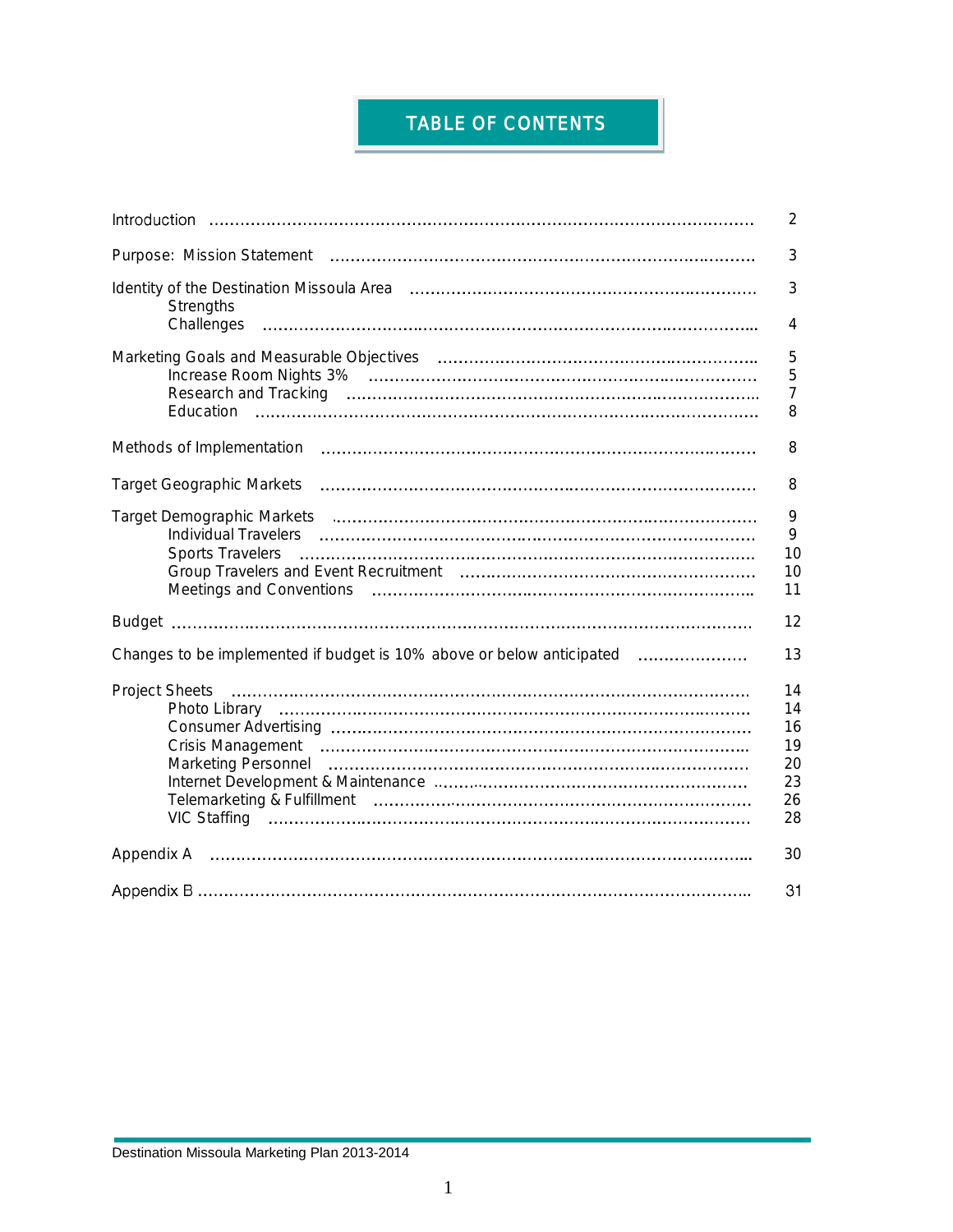#### INTRODUCTION

Missoula strives throughout its marketing to uphold the Montana State Tourism brand pillars. Sitting at the confluence of the Bitterroot, Clark Fork and Blackfoot Rivers and surrounded by seven wilderness areas, Missoula is encircled by spectacular, unspoiled nature. And although Missoula is the second largest city in the State of Montana, to those visitors from large urban areas, Missoula is indeed a vibrant and charming small town perfectly situated half way between our State's two jewels - Glacier and Yellowstone National Park. Served by Missoula International Airport and three major highways, it is the ideal hub from which to explore the many wonders of our State. The<br>accessibility of Missoula's recreation makes it unparalleled. Where else can you kayak or surf downtown or take hike or mountain bike in 60,000 acres of wilderness a mere 5 miles away.

Missoula is also a regional destination for shopping and dining, featuring three distinct shopping districts and an abundance of restaurants, cafes, coffee houses and breweries with something to fit all budgets and palates. Known for its eclectic culture, visitors will find this arts and cultural hub filled with a seeming endless array of arts and<br>entertainment events. Think symphony, theater, film festivals, author's readings at independent bookst sports, ballet, opera and roller derby! And we proudly live our history - Native American and Lewis & Clark to smokejumpers and Glacial Lake Missoula.

Some might call it unique, cool or hip. Others will experience it as serene, welcoming and replete with natural beauty. You might see it as vibrant, active and pulsating with places to go and things to do. The beauty of Missoula is that it is all that and more.

We strive to show our unique character, as well as incorporating brand fonts, colors and imagery in our marketing.



#### Destination Missoula Marketing Plan 2013-2014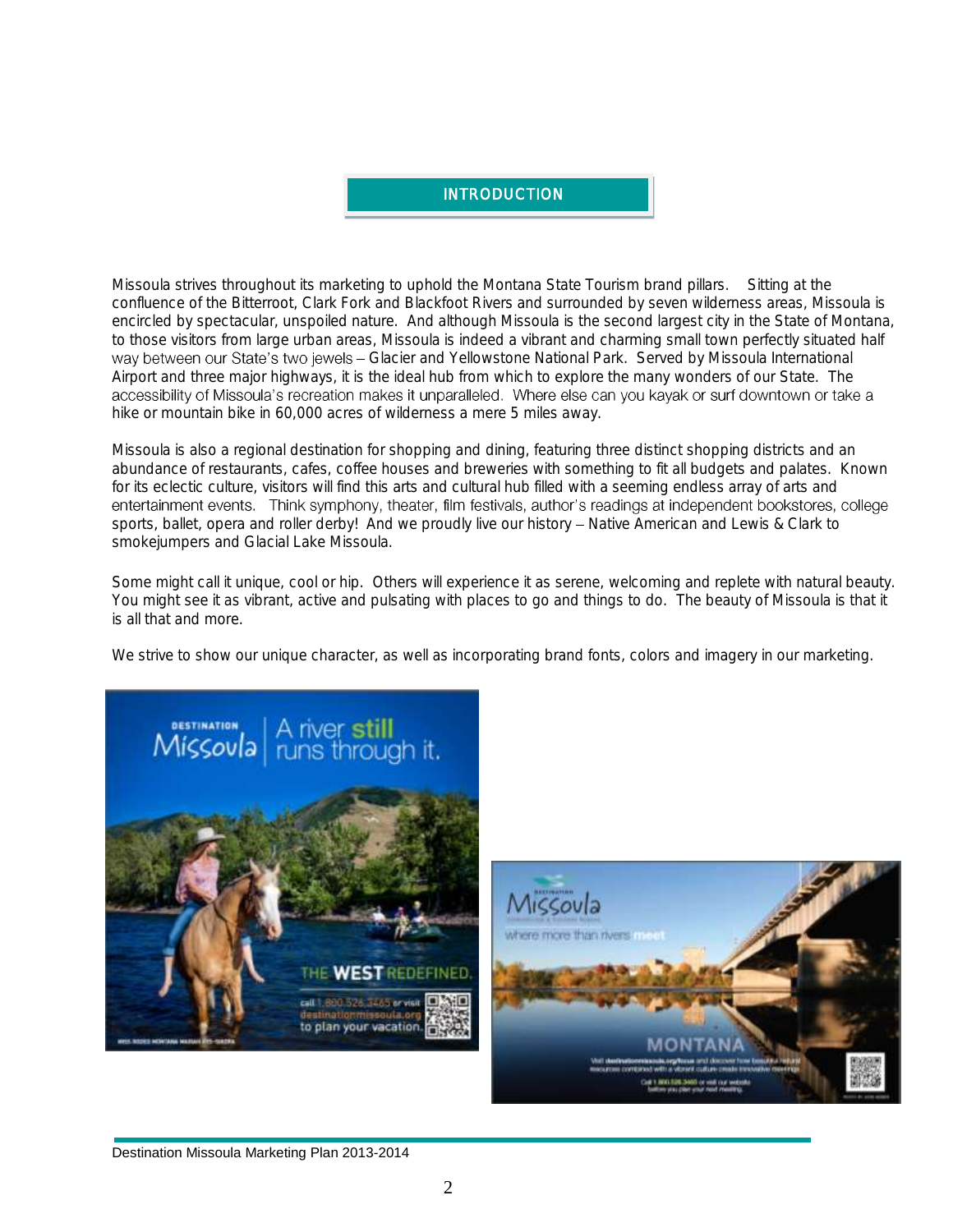#### MISSION STATEMENT l

Marketing Missoula and surrounding areas as a premiere travel destination thereby creating vibrant growth in the economy and enhancing the quality of life.



"The cultural capital of Montana, Missoula has a long-standing reputation as the state's most progressive city." Forbes Magazine

Missoula is the state's most cosmopolitan and diverse community and the heart of arts and culture in the State of Montana, blending contemporary culture and historical heritage seamlessly. Missoula is also a regional hub and state leader in commerce, education and health care.

A unique travel destination resting halfway between Glacier and Yellowstone, Montana's two majestic parks, Missoula in itself offers paramount outdoor recreational opportunities. At the confluence of three rivers and surrounded by seven wilderness areas, its uniqueness lies in its accessibility. It provides travelers with scenic beauty, outdoor adventure, unique attractions, regionally renowned shopping and rich and diverse cultural attractions and events.

#### "And there you have Missoula, Montana, a brilliant combination of urbane sophistication and pastoral ideal." AAA Home & Away Magazine

The Missoula area market comprises a number of strengths and challenges.



Missoula presents the following attributes:

- Missoula's cultural arts community is diverse and in many cases nationally and internationally  $\bullet$ renowned. The arts community is unifying and developing partnerships and is looking to DM as a leader in this effort.
- Proximity to natural resources (wildlife viewing, lakes, mountains, rivers and wilderness areas) makes Missoula a prime destination for outdoor enthusiasts. What makes it unique is the immediacy of the access to these resources. There are few places, even within Montana, where access to such varied natural resources is in or within minutes of downtown.
- Quality of life in Missoula is so unique and impressive that a number of publications have mentioned the city as a prime place to visit, live or retire.
- Recreational opportunities exist for many different activities such as biking, boating, fishing, golfing, hiking, hockey, curling, baseball and tennis.
- Restaurants with varied price ranges which produce high quality, ethnically diverse food, many of
- whom promote sustainability by using locally grown products.<br>Competitive rates are available in Missoula's food, lodging, service and surface transportation  $\bullet$ industries in a marketplace where rates have escalated nationally.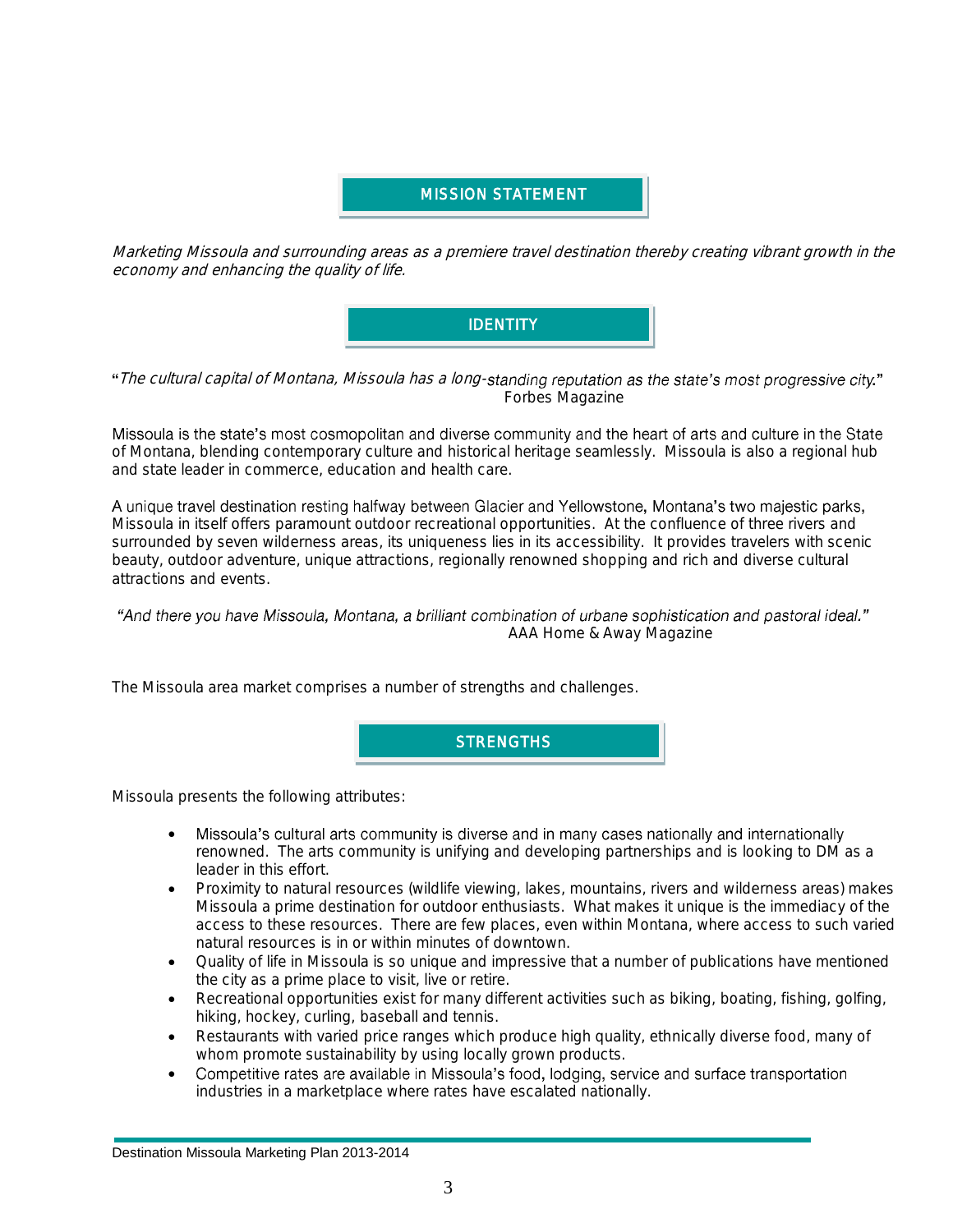- International airport service includes a variety of carriers and direct flights to major air hubs, with
- new direct service to Oakland added this year.<br>Rich population of "top in the field" professionals serves as an excellent resource for meeting  $\bullet$ planners.
- Missoula is a regional center for retail, health care, education, forestry, ecology and culture.
- The University of Montana brings students, families, speakers and dignitaries from around the world to experience Missoula and who take that experience back to their communities.
- Unique opportunities presented through the University of Montana Grizzly athletics, nationally recognized events and other performing arts and entertainment events.
- 
- A vibrant historical downtown district which is the center for major events.<br>• Missoula has international appeal. It is Montana's most ethnically diverse community and is host to  $\bullet$ world renowned annual international events.
- Missoula is home to three teams representing professional baseball, semi-professional hockey and football.
- $\bullet$ The Missoula Marathon was named the No. 1 Overall marathon in the US by Runner's World Magazine in 2010 and awarded the 2011 Governor's Conference on Tourism - Tourism Event of the Year. Registration numbers for the 2012 Marathon were nearly 5,000, bringing people from all 50 States and a number of countries around the world. Three-quarters of the attendees are from outside the City of Missoula, with half of the participants coming from outside the State of Montana. The Missoula Marathon brings an economic impact of over \$1.3 million to Missoula annually.
- Destination Missoula's partnership with the Tourism Business Improvement District has enhanced DM's ability to market Missoula and keep Missoula competitive with similar size cities within our region.
- Breweries and distilleries are becoming a niche travel market, and Missoula has an ever increasing variety of local breweries providing unique products, and saw the successful opening of its first distillery in 2012.
- Missoula's wide range of events provide entertainment for visitors any time of the year and satisfy every taste.
- With the continual fluctuation of gas prices, Missoula is highly accessible for Montanan's and visitors from our surrounding States, providing a wide variety of recreational, cultural, and dining experiences in close proximity to home.



Missoula presents the following challenges:

#### **General**

- Missoula does not have a strong 'brand' for use in enticing visitors to the area and unifying the community.
- Perception exists that Missoula is simply a stopping point between Yellowstone and Glacier National Parks with no inherent destination value to visitors.
- Due to the arrival of low cost carriers in many of the airports in Montana, as well as Spokane, in comparison Missoula's air service is inadequate and expensive. Although the demand continues to rise in Missoula, the supply of seats provided by current air carriers is limited, thus making the cost of air travel from Missoula some of the highest rates in the State.
- There is a general lack of awareness about the city's amenities among potential customers.
- In many respects, residents do not perceive Missoula as a tourist destination and do not understand the economic importance of tourism to the city.
- Lack of an all events center to host city-wide conventions and events limits our ability to attract many large events.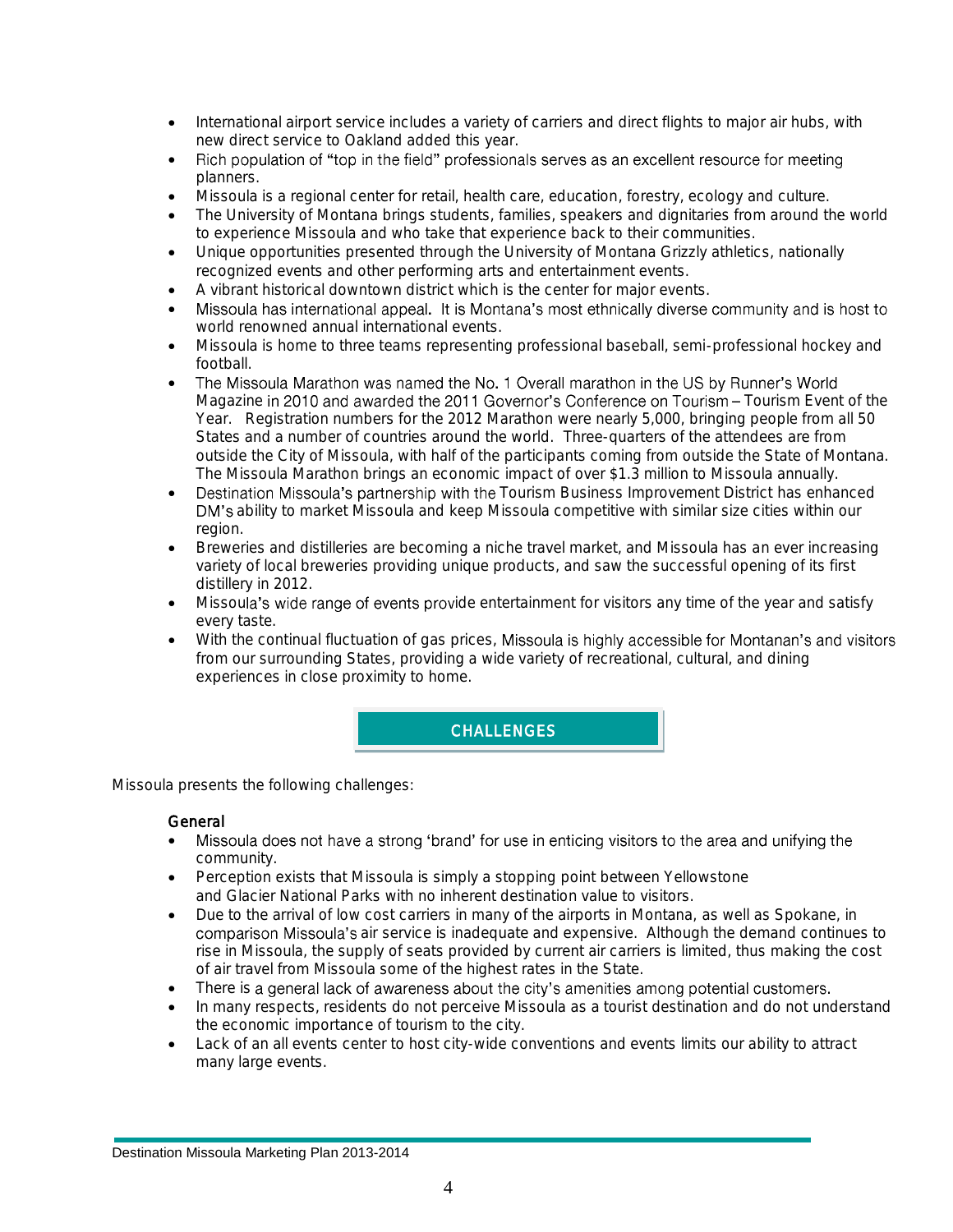- Although Missoula has a more balanced annual visitation than most Montana cities, the vast majority is within the months of April through October, leaving on average \$20.7 million in vacant room nights during the months of November through March.
- Although Missoula is easily accessible by car being situated at crossroads of Interstate 90, US 93 and US 12, due to rising gas prices visitation has the potential to drop in the coming year.
- Transportation in the city is becoming an issue which could create negative experiences for visitors due to traffic gridlocks, lack of funding for infrastructure, maintenance and public transportation.
- Lack of cohesion between city/county government and key community organizations.
- Due to the economic challenges of the past year, the correlating decrease in travel and the current<br>Montana legislative tenor, Missoula's bed tax funding will remain uncertain.
- Without a comprehensive Wayfinding System in Missoula, it can be difficult and confusing for visitors to navigate the city.
- Regional markets are becoming more competitive.
- Negative national media coverage related to the University of Montana has presented a skewed perception of those outside the community as to its safety and values.

#### Conventions and Meetings

- Convention planners tend to follow tradition about locations for meetings; Missoula does not have a top of mind awareness in that marketplace.
- Larger meetings which want all their events "under one roof" may find it challenging to find adequate facilities in Missoula as the city does not currently have a large convention center with onsite accommodations.
- Missoula's distance from large population centers also leaves it distant from planners' minds.
- Perceptions of limited exhibit space leaves Missoula out of consideration for meetings with need for extensive exhibit space.
- The city's lack of large meeting and convention space renders it challenging for large meetings and conventions.
- There is a lack of awareness among meeting planners of the potential for the combination of the University, hospital and hotel meeting spaces.
- Due to the relatively low number of available airline seats for flights into and out of Missoula, meeting planners have difficulty booking the number of seats necessary to bring larger numbers of convention attendees to Missoula and the airlines are hesitant to add additional flights specifically for conventions.

#### MARKETING GOALS AND MEASUREABLE OBJECTIVE Ī

A. Increase Room Nights 3%. Although Missoula saw a decrease in occupancy of 1.3% between 2011 and 2012, in 2013 Missoula has seen an 8% increase in occupancy, a 7.7% increase in ADR, and 16.3% increase in RevPAR, out-trending STR Global's 2013 forecast of a 0.5% increase in occupancy, 4.6% ADR and 4.9% RevPAR. STR Global's 2014 forecast also predicts an upward trend in all three major indicators: Occupancy up 1.3%; ADR up 4.6% and RevPAR up 6%.

1. Continue to work in partnership with the Missoula International Airport to bring key new service to Missoula and to work with the community to keep and strengthen our present service through:

- a. Partnership marketing campaigns with the Missoula International Airport to raise awareness of available air service and Missoula as a destination in our direct flight cities, as well as potential markets.
- b. Work in partnership with the Missoula International Airport to pitch new air service to key targeted markets.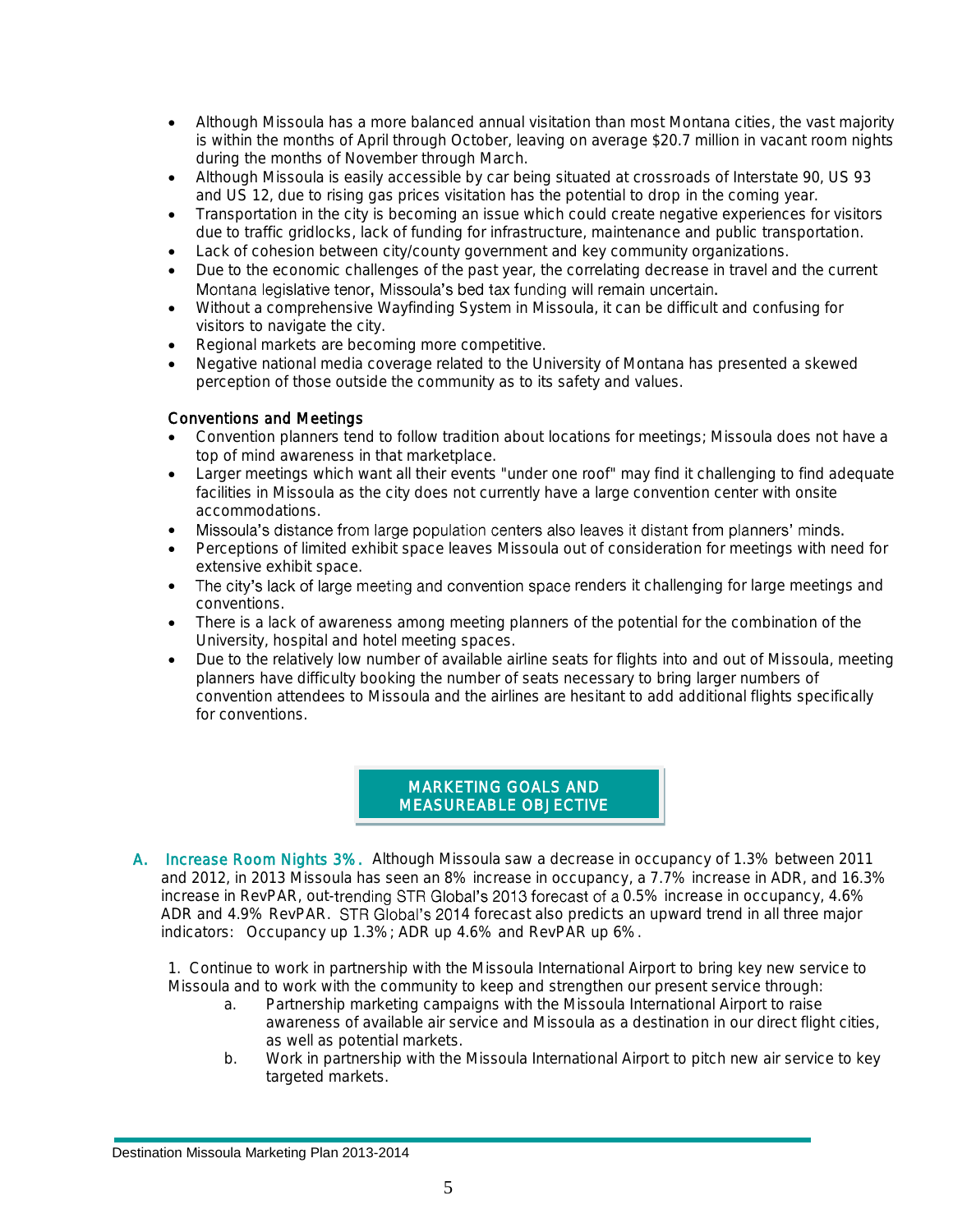c. Work in partnership with the Missoula International Airport, Missoula Economic Partnership, Missoula TBID, city and county government, key organizations, private businesses and individuals to create a fund to be used for flight guarantees for new air service and as matching funds for grant applications by the airport.

2. Destination Missoula will partner with the Missoula International Airport, the Missoula Cultural Council, the Missoula Downtown Association, Southgate Mall, the University of Montana and other local organizations and businesses to help promote 2-3 events in Missoula, with an emphasis on off peak/shoulder seasons. DM will specifically target cultural, sporting and entertainment events, and will help establish unique winter events. These events will be advertised to Missoula's direct flight and drive markets.

3. DM will partner with the Missoula TBID to provide Public Relations services. This will include a media/press kit to include interchangeable information on sports, group travel, events and conference planning, press releases, and story pitches to appropriate publications in our drive and direct flight markets. These story lines will be directed to niche marketing efforts and to drive off peak/shoulder season business. We will also work to create a social media marketing strategy with a unified voice and message across all social media platforms. We will continue to build on the reach and awareness of our area established in the bid for the 2013 Social Media Tourism Symposium - SoMeTUS13.

4. DM will arrange a minimum of one (1) FAM trip specifically targeting culture/arts in Missoula and/or meeting planners. This trip will be designed to highlight what is truly unique about Missoula, especially during our off peak/shoulder seasons. The FAM trip may be arranged solely or in partnership with Glacier Country Tourism Commission and/or Montana Office of Tourism, other tourism organizations, local organizations and private businesses.

5. Destination Missoula will redesign and update [www.destinationmissoula.org](http://www.destinationmissoula.org/) and continue to maintain and develop its websites, [www.destinationmissoula.org](http://www.destinationmissoula.org/) an[d www.missoulameetings.com.](http://www.missoulameetings.com/) We will attempt to increase site visitation numbers by 2%. DM achieved a 4% increase in the visitations to [www.destinationmissoula.org](http://www.destinationmissoula.org/) and increased its visitation to [www.missoulameetings.com](http://www.missoulameetings.com/) by 2.5%. DM will maintain social networking sites Twitter, Facebook and Pinterest and will increase fans and followers by 25% over 2012-13. DM's Facebook fans increased 35% to VisitMissoula and our Missoula Facebook Partnership now has 38,000 fans. DM increased our Twitter followers by 33%. DM created a new sport website, [www.PlayMissoula.org,](http://www.playmissoula.org/) and will be focused on a goal of 1,000 visitors per month to the website this year.

6. DM will continue to market cooperatively with Montana Office of Tourism, Glacier Country Regional Tourism Commission, other tourism organizations and key non-profits and private businesses to promote Missoula to individual and group travelers, meeting planners, sport/event planners and key niche market travelers (such as cultural, winter, destination weddings, girlfriend getaways, etc.).

7. DM will increase by 1% the 2013-14 level of potential visitors with up-to-date and accurate information on Missoula and the surrounding areas through its call center and 800 number. DM exceeded its goal of 2% by increasing growth by 4.5% in 2012-13.

8. DM will continue to maintain and expand its photo library of Missoula area attractions, recreation, and events, and create a library of 'hero' shots to use in the 2013-14 marketing campaign.

9. DM will work to maintain existing and create new funding sources to compliment, supplement and expand its present marketing budget available through accommodation tax funding.

10. DM will collaborate with the Missoula Downtown Association, Missoula City and County representatives, and leading organizations and attractions to plan and implement a comprehensive Wayfinding system for Missoula. At the request of the Mayor, DM became the lead organization regarding planning and implementation of an Urban Wayfinding System for Missoula. An RFP was written and released across the country, and Merje Design from West Chester, PA, in collaboration with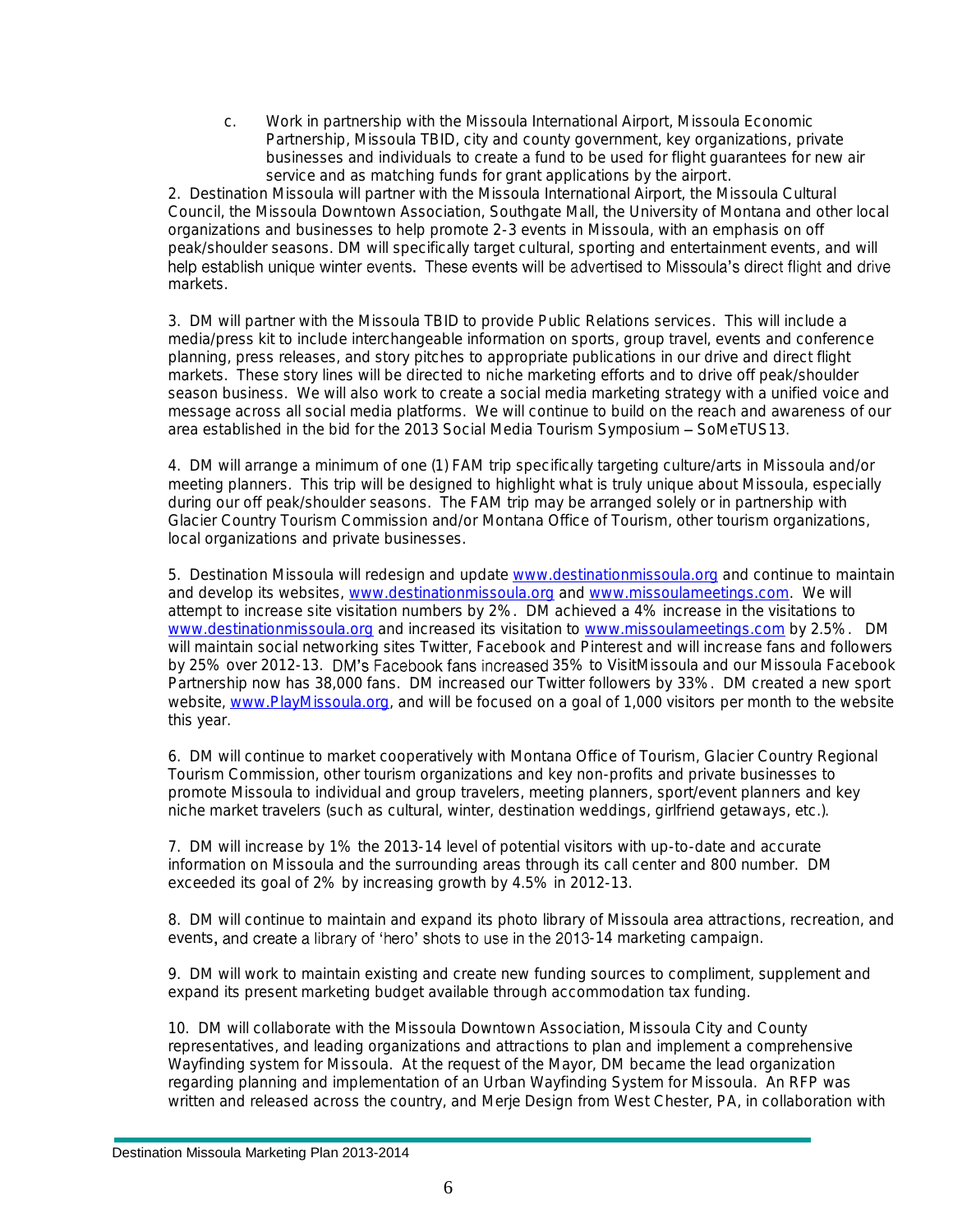Alta Planning & Design from Bozeman, MT, was chosen to design a multi-modal wayfinding system, to<br>include gateway signage, directional signage to Missoula's major destinations and parking, and the use of kiosks and advanced wayfinding technologies. We anticipate the planning and design portion of the project to be complete by Fall of 2013.

11. DM in conjunction with the Missoula TBID will increase overnight visitation to Missoula with emphasis on the months of November through April, by concentrating marketing funds on the following areas:

- A. Meetings & Conventions -
- Concentrate sales efforts in Missoula's naturally strong industry demographics: Education, Conservation, Medical, Legal, Forest Service, Government, Real Estate and Banking.
- Missoula will host a minimum of 3 city-wide conferences and large national/regional meetings.
- Increase the number of qualified leads by attending some or all of the following annual conventions and trade shows: DMAI Destination Showcases - D.C. & Chicago, PCMA and Meetings Focus Live, as well as state and regional sales blitzes.
- Continue to sponsor and incentivize the *Bring It Home Missoula* Campaign encouraging Missoula residents and groups to bring their meetings and conferences to Missoula.
- Providing sales support through research; subscribing to DMAI's EmpowerMINT; enhancing our trade show booth; production of sales materials; and sponsorship of site visits.
- B. Sports & Events
	- Increase leads and industry knowledge by attendance at the annual Travel, Events and Management in Sports Conference, the National Association of Sports Commissions' Sports Event Symposium and Montana High School Association Conference.
	- Maintain our comprehensive Missoula sports and events website www.PlayMissoula.org.
	- Work with and support MHSA to bring high school events to Missoula.
	- Collaborate with the Destination Missoula Sports Commission in spreading awareness of TBID grant funding for new and existing events and how to walk through the application process for funding.
	- Help to create new Missoula events.
	- Print and online campaign to specific niche sports markets applicable to the Missoula market.
- C. Tour and Group Travel
	- Comprehensive national and regional marketing campaign concentrating on increasing business during Missoula's shoulder seasons.
	- **Increase leads and industry knowledge by attendance at RMI Roundup, Go West, MSAE,** RCMA, SGMP in order to directly reach planners for international, national and regional tour/travel, association, religious and government industries.
	- Attend regional group travel shows in our drive and direct flight markets.
	- Digital/e-mail campaign to specific tour and group travel operators directing them to missoulameetings.com.
- D. Leisure Travel-
	- Comprehensive national and regional marketing campaign, including print, online, and social media, concentrating on increasing business during Missoula's shoulder seasons.
- B. Research and Tracking. To track Missoula's occupancy rates, the results of key marketing campaigns, including advertising and event promotion, and conversion rates.

1. DM will continue to purchase appropriate Smith Travel Reports in order to track Missoula city occupancy rates, ADRs, averages and changes in the Missoula hotel market. This will aid DM in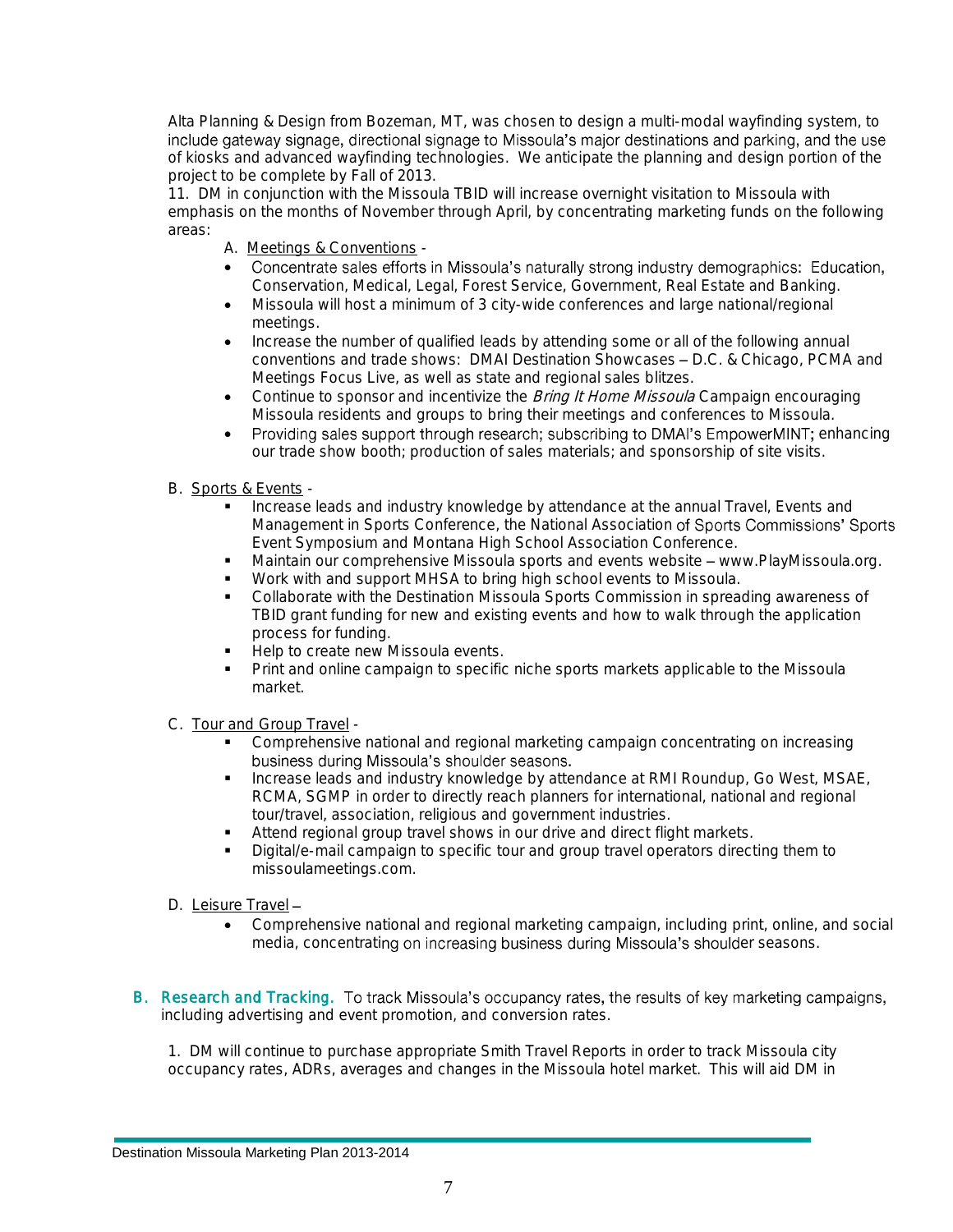understanding the Missoula market, to identify times of need, and to develop niche marketing opportunities to increase occupancy.

2. DM will work with major event and conference planners, organizations and individuals to establish the economic impact of such events and conferences during 2013-14 through the DMAI Economic Impact Calculator, and will work through the Bring It Home Missoula campaign to bring awareness to the community of the impact on our community.

3. DM will implement web trends and survey tools to measure inquiries, actual visitations, visitor satisfaction, and feedback in order to identify marketing successes, areas needing improvement or misperceptions about Missoula and the surrounding area, and to raise community awareness of tourism as an economic driver. DM will create a short survey to be filled out with the guest book at DM VICs.

C. Education. Educate visitors to raise awareness of Missoula as a destination, the community to increase awareness of tourism and its economic effects, and professional development of key DM personnel.

1. DM will continue a series of at least two (2) educational workshops which will be open to the public to cover key issues and changing trends in the tourism industry, to encourage partnerships between community organizations to promote cooperative and key events marketing, to raise community and regional awareness of tourism as an economic driver, and to educate frontline staff on customer service and what Missoula has to offer visitors. DM will also explore the feasibility of establishing a Certified Tourism Ambassador program in Missoula.

2. DM's Executive Director will finalize the four year accreditation program through Destination Marketing Accreditation and encourage professional development of its sales, marketing and VIC managerial staff,

3. DM will begin working toward certification of Missoula as a DMA through the Destination Marketing Accreditation Program.

4. Destination Missoula will provide quality service to area visitors through maintenance of a year round visitor center in historic downtown Missoula, which will be adequately staffed and equipped to provide informative and interesting materials to visitors, inform visitors of all the area has to offer, and to track visitor satisfaction levels in order to analyze and improve service. DM expanded their visitor services into the Missoula International Airport and is looking at the potential of another VIC in partnership with Southgate Mall.

5. Missoula will actively participate with the Tourism Advisory Council, Montana Office of Tourism, Glacier Country Regional Tourism Commission and other tourism organizations in tourism related educational programs and crisis management issues related to the promotion of tourism.

#### METHODS OF IMPLEMENTATION ī

These projects will be implemented through placement of print, radio and online advertisements, maintenance and development of our DM websites and related social networking resources, direct mail, e-mail marketing, banner ads and production of printed materials appropriate to each project, such as postcards, brochures, etc., continued development of a photo library and personal, phone and online customer service.

> TARGET GEOGRAPHIC MARKETS I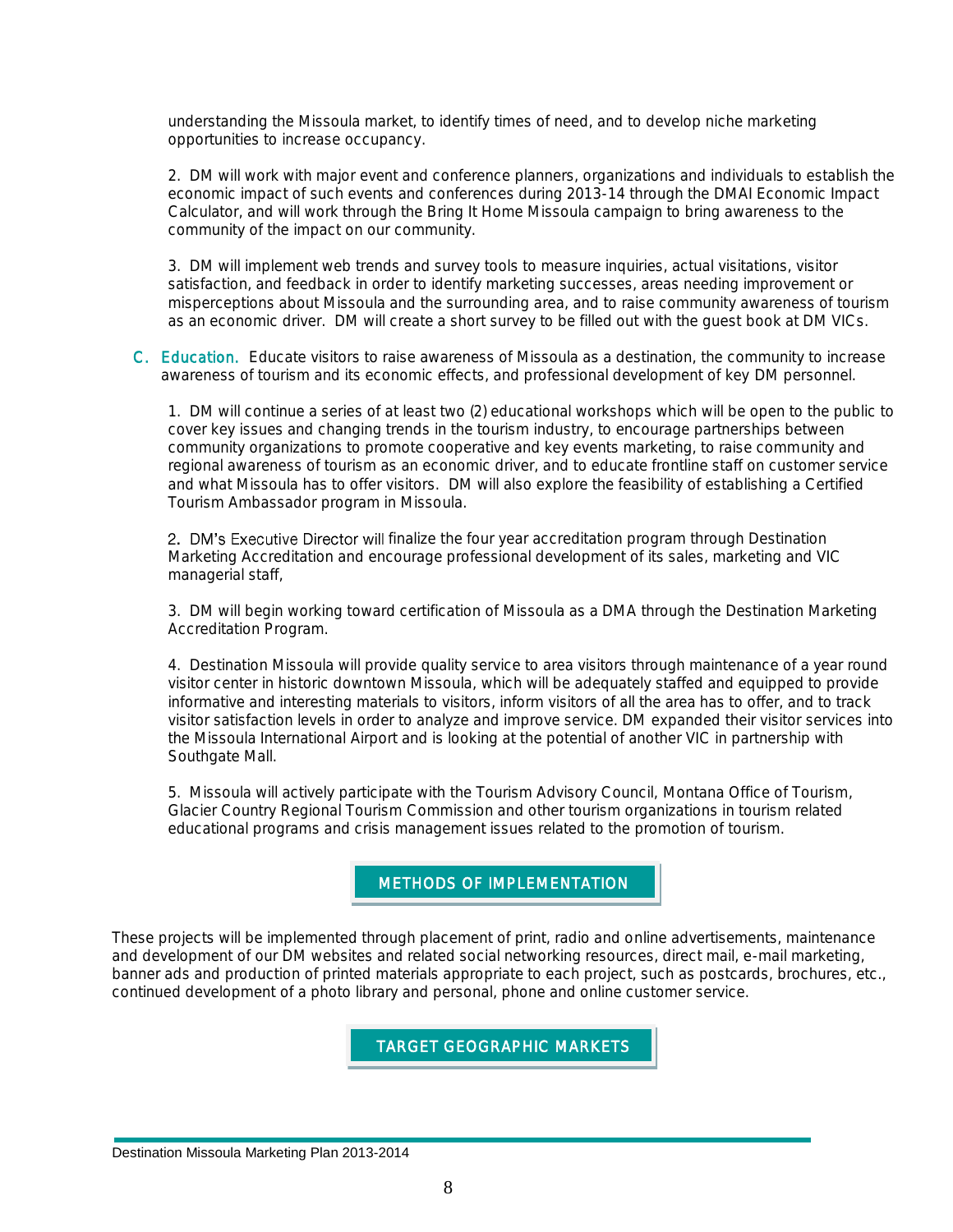The strategy of targeting a particular type of traveler can be enhanced by also targeting a particular geographic area. It is most effective to market to those who are predisposed to come to this area.

DM will market to geographic areas which are also targeted by Glacier Country and Montana Office of Tourism and whose residents have shown a history of traveling to Missoula in order to maximize efficiency and cost-<br>effectiveness. We will be concentrating on more "niche" marketing this year, concentrating particularly on our direct flight and drive markets. Our direct flight markets include Seattle, Salt Lake City, Las Vegas, Minneapolis, Chicago, Denver, Portland, Los Angeles, San Francisco, Atlanta and Phoenix. Our drive markets include an approximate 200 - 300 mile radius from Missoula - Spokane, Washington; Coeur d'Alene, Sandpoint, Lewiston, Boise, Salmon and Idaho Falls, Idaho; Yellowstone Park, Bozeman, Butte, Great Falls, Glacier Park, Kalispell, Montana.

To ensure the most effective use of marketing funds and energies, markets will be pursued in the following order:

- The primary states from which most inquires come: California, Washington, Texas, Illinois, Minnesota and Arizona.
- The secondary states from which most inquires come: Colorado, New York, Colorado, Florida, Oregon and Pennsylvania,.
- The states immediately surrounding Montana and Canada.
- Direct flight markets including Seattle, Salt Lake City, Las Vegas, Minneapolis, Chicago, Portland, Denver, Los Angeles, San Francisco, Oakland, Atlanta and Phoenix.
- Residents from other parts of Montana.

TARGET DEMOGRAPHIC MARKETS

In addition to the geographic target markets, there are four primary demographic markets DM will target with tourism promotion and marketing. Each of these markets represents a strong and growing segment of the tourism marketplace. DM will pay particular attention through this marketing plan to niche marketing for destination weddings and reunions, small and mid-size market meetings, sporting events, signature events, arts and culture, leisure and family travel. The average visitor to Missoula is 56 years of age with an income of \$75,000-\$100,000 and 79% are either traveling alone or as couples. Groups of 3-5 travelers represent 16% of Missoula visitors and family travel is heaviest during the summer months. The demographic markets are described below.

#### Individual Travelers

This group includes people traveling alone, adults traveling in small groups and families. While these travelers may have taken advantage of a travel planner or the Internet to facilitate their trip, they do not travel with a group and can be easily accommodated in one or two rooms and at any restaurant.

Individual travelers come from all demographics. It is most important for DM to concentrate its marketing efforts on the following:

- Active empty-nesters.
- Baby boomers.
- Business travelers.
- Cultural and historical experiences travelers.
- **•** Family travel.
- Leisure travelers.
- Outdoor enthusiasts.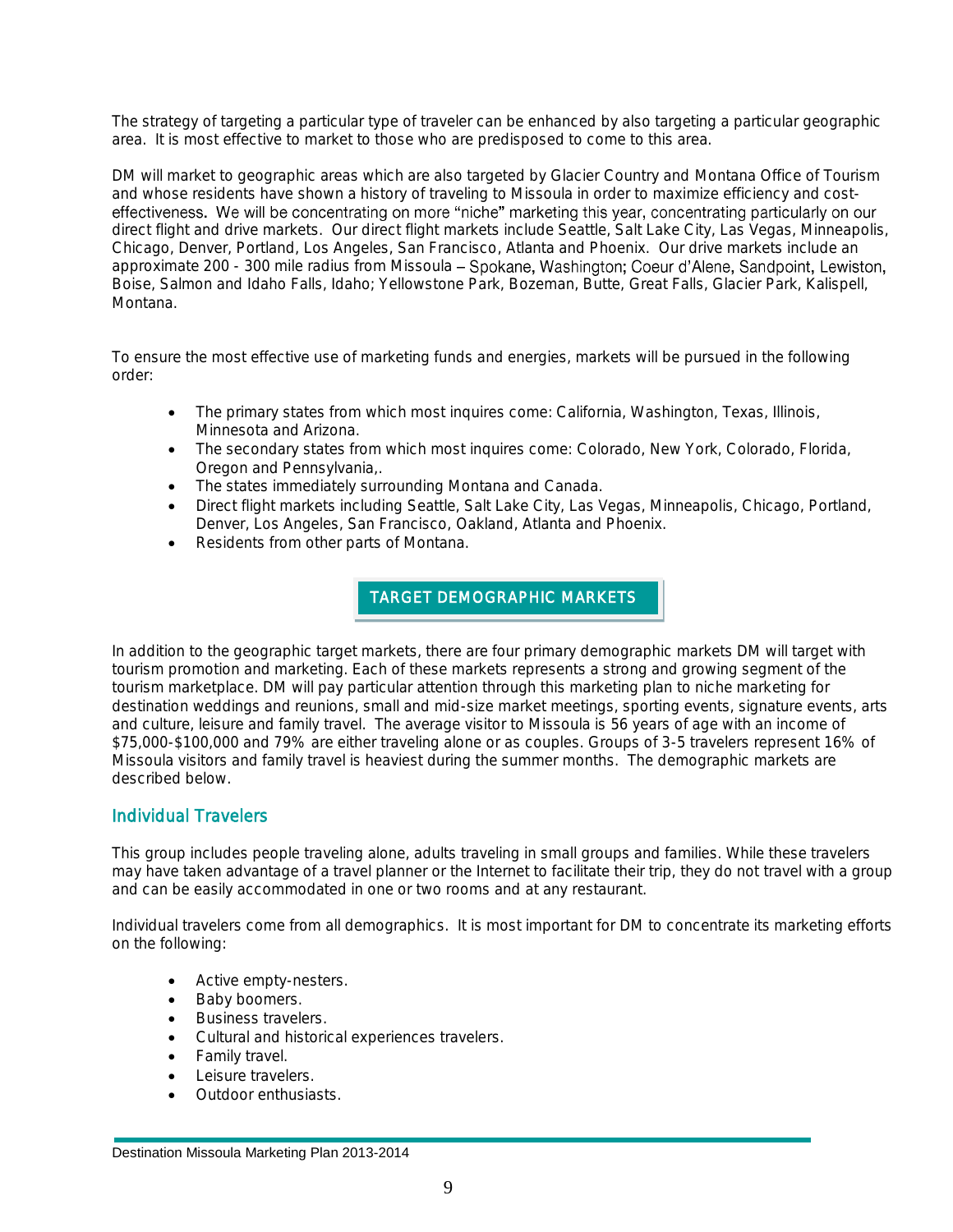- Recreational Vehicle travelers.
- Motorcyclists
- Women.
- Geo-travelers.
- Multi-generational travelers.

#### Sports Travelers

The sports industry is currently a \$212.53 billion annual business. Sports travel is responsible for \$44.47 billion or 20.92% of the industry's annual worth. Sports related travel has increased 6.5% and the number of sporting events has grown 10.5% since 2010. 23.9 million travelers were classified as sports travelers in 2011. In addition to the sporting event, the sports traveler is looking for the presence of good tourism infrastructure providing accommodations, restaurants, bars, clubs, and various forms of entertainment beyond the sporting event. Just as cities have competed for decades for meetings, conventions, and traditional tourist travel they now compete to host sports events or attract the pursuit of favorite sports activities. Cities have also learned that most of the events take place whether the economy is good or in recession. This element of resistance to economic down turns has brought new cities and suppliers to the industry.

Demographics are as follows:

- Primarily male, 18-54 years old, and strong internet users.
- Gender 68% male, 32% female.
- Age
	- o 6% 18-24
	- o 18% 25-34
	- o 72% 25-54
	- $0.49\% 45+$
	- $0.22\%55+$
- Income
	- o 71% have a household income of \$50K+
	- o 47% have a household income of \$75K+
- Education and Occupation
	- o 54% have graduated college or higher
	- o 41% are professional/managerial
- 74% are married
- 81% attended a sport event in the last 12 months as either a spectator or participant while on a trip of 50 miles or more, one-way, away from home.
- Attending a sports event is the primary purpose of the trip for most sports event travelers (76%).
- Most sports events travelers are spectators (84%).
- Most sports events travelers stay overnight in a hotel, motel or bed and breakfast (52%).
- Sports events travelers are generally younger than total U.S. travelers. They are also more likely to have children and be employed full-time.

#### Group Travelers and Event Recruitment

Group travelers are looking toward small communities to provide the homey atmosphere which implies safety and personal care. They want a high-touch experience in a high-tech world. To get what they want, they personally spend more in an area than individual travelers and 43% - 60% of their total package cost stays in the destination's economy. A niche market that Missoula will be specifically marketing toward in group travel is destination weddings, motorcycle rallies and new event recruitment.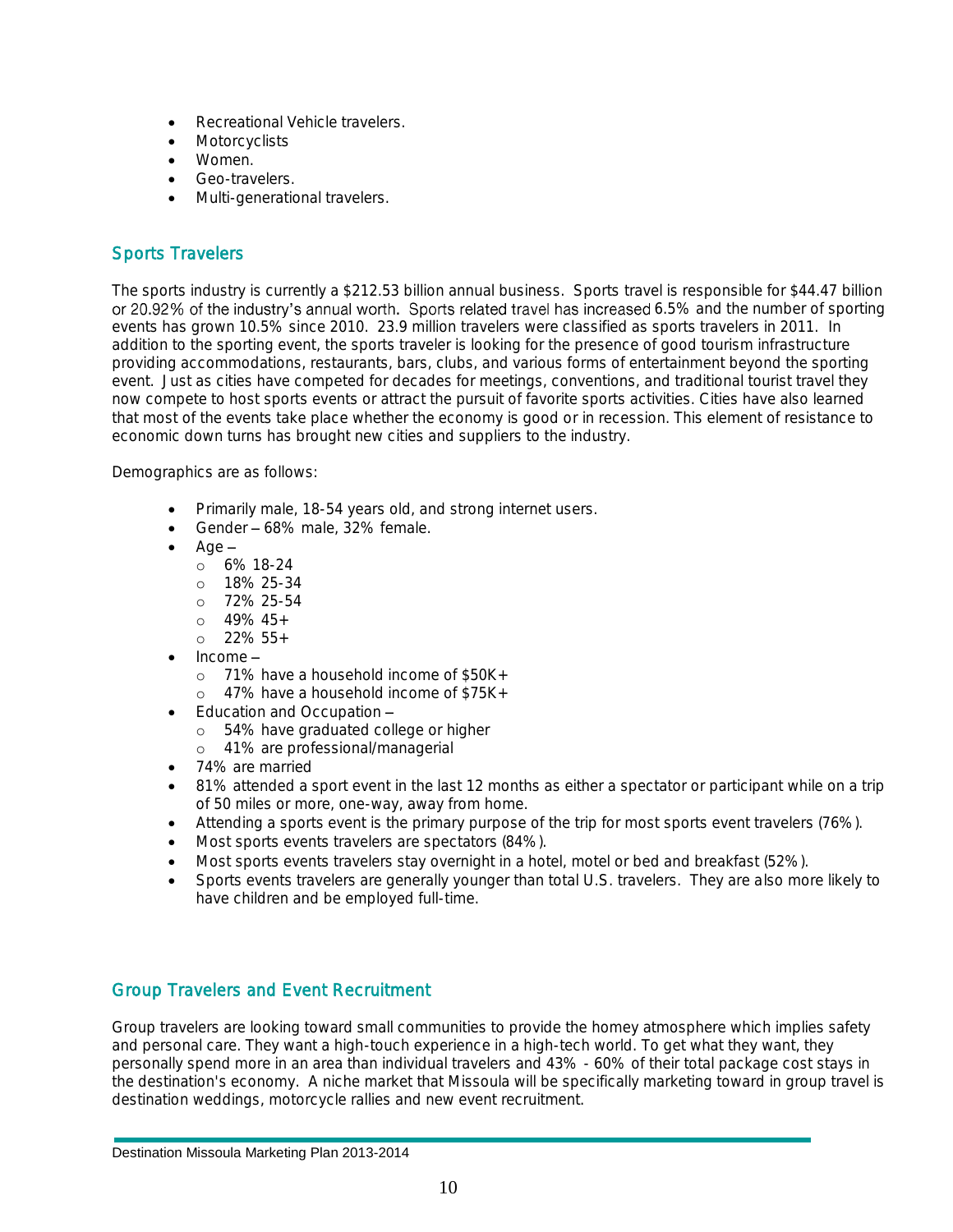#### Meetings and Conventions

Missoula enjoys the distinction of having urban amenities close to those outdoor opportunities a visitor would expect to find in a resort setting. This combination of attractive features gives Missoula an advantage over strictly urban or strictly resort settings.

Meetings have many of the same needs as group gatherings and produce similar economic benefit to an area. Missoula is very well suited for small to large meetings. The personal attention and comforts, which can be delivered by Missoula's service industry, are second to none.

Missoula has done extensive work on the Meeting Planners portion of our website and will continue to update the site. We feel a targeted print and online campaign is one of the most cost effective means of reaching our target audience this year. This niche marketing will specifically target industry specific associations in our drive and direct fly markets, such as Spokane, Seattle, Portland, Minneapolis, and Chicago. Since Montana as a whole does not have a large presence at the Meeting and Convention Shows, it is hard to make an impact against States and destinations that do have a large presence and offer better pricing. Through a print, online and social media campaign, plus attendance at specific trade shows, we can work with niche markets stressing what is unique about Missoula and the surrounding area that makes it worth the extra expense to hold a meeting here.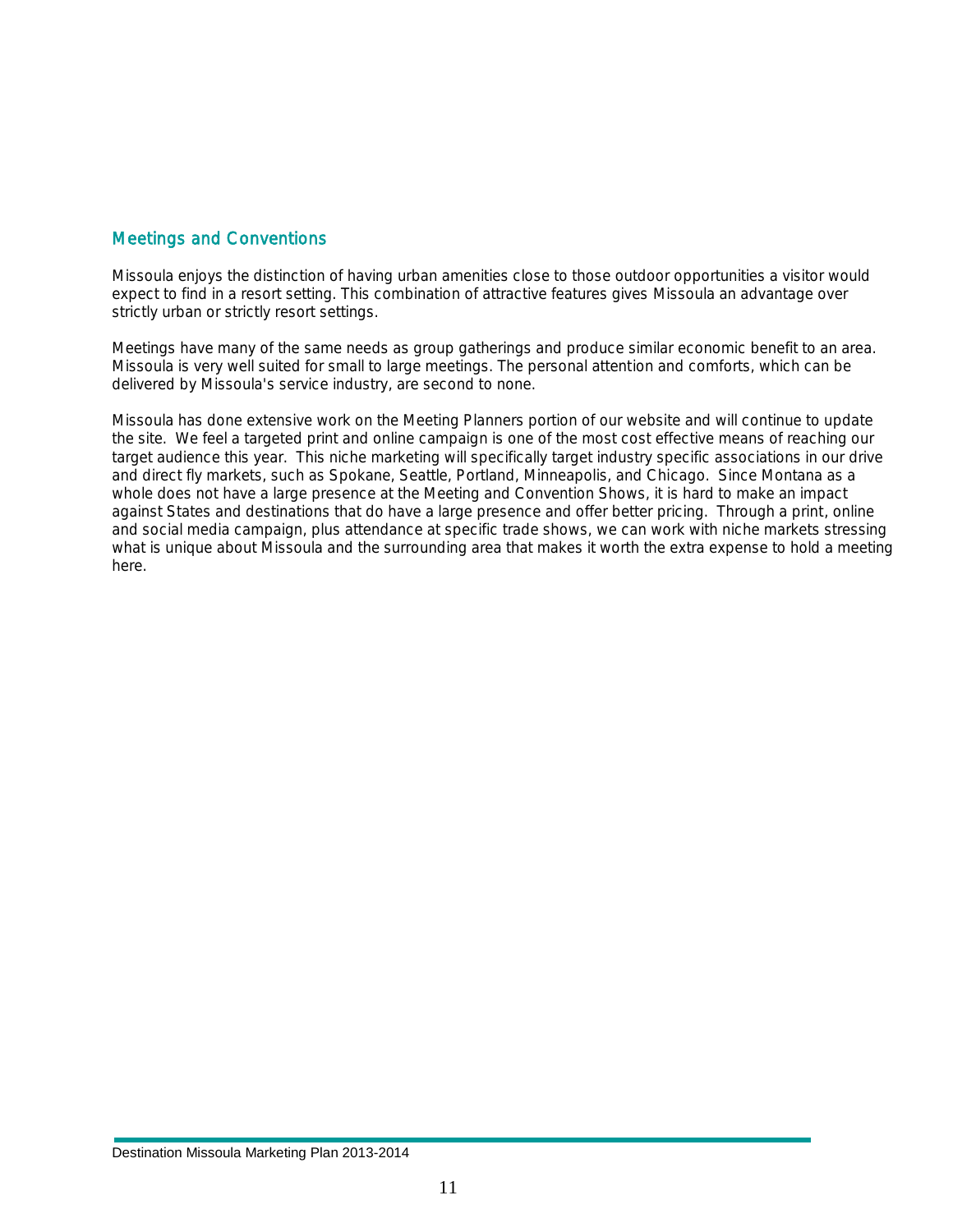## Destination Missoula 2013-2014 Budget

|                                                                                                                                                                                                                                          | <b>Bed Tax</b>                                                       | Other                                                | <b>Total</b> |
|------------------------------------------------------------------------------------------------------------------------------------------------------------------------------------------------------------------------------------------|----------------------------------------------------------------------|------------------------------------------------------|--------------|
| <b>Marketing Support</b>                                                                                                                                                                                                                 | \$42,000                                                             | \$51,035                                             | \$93,035     |
| Research<br>Photo Library<br>Administration<br>TAC/Governor's Conference                                                                                                                                                                 | 4,000<br>36,000<br>2,000                                             | yes<br>yes<br>yes<br>yes                             |              |
| <b>Consumer Marketing &amp; Publicity</b>                                                                                                                                                                                                | \$67,487                                                             | \$50,400                                             | \$117,887    |
| Leisure<br>Joint Venture<br>Direct E-Mail Marketing<br><b>Glacier Country Digital Coops</b><br>Outside Digital Media Placement<br><b>Public Relations Firm</b><br>Press Trips<br>Crisis Management<br>Marketing Personnel<br>Opportunity | 26,500<br>6,589<br>6,000<br>3,000<br>4,800<br>100<br>15,498<br>5,000 | yes<br>yes<br>yes<br>yes<br>yes                      |              |
| <b>Group Marketing</b>                                                                                                                                                                                                                   | \$                                                                   | \$167,800                                            | \$167,800    |
| Sports Marketing<br>Meetings & Conventions Marketing<br><b>Group Travel Marketing</b><br>Sales Marketing Personnel<br>Sales Materials and Booth<br>Sales Support<br>Travel/Trade Shows<br>Meeting Planner Direct/Digital Campaign        |                                                                      | yes<br>yes<br>yes<br>yes<br>yes<br>yes<br>yes<br>yes |              |
| Internet Dev./Maintenance                                                                                                                                                                                                                | \$26,000                                                             | \$18,800                                             | \$44,800     |
| Website Development/Maintenance<br>Search Engine Marketing<br>Search Engine Optimization                                                                                                                                                 | 18,000<br>5,000<br>3,000                                             | yes<br>yes<br>yes                                    |              |
| <b>Fulfillment/Visitor Assistance</b>                                                                                                                                                                                                    | \$52,650                                                             | \$8,300                                              | \$60,950     |
| Field Inquiries/Guide Storage<br>Maintain 800 Number<br>Live Helper (2 licenses)<br>Certified Folder (distribution & shipping)<br>Postage<br><b>VIC</b>                                                                                  | 27,000<br>4,800<br>2,100<br>18,750                                   | yes<br>yes<br>yes                                    |              |
| Total 2013/14 Budget                                                                                                                                                                                                                     | \$188,137                                                            |                                                      |              |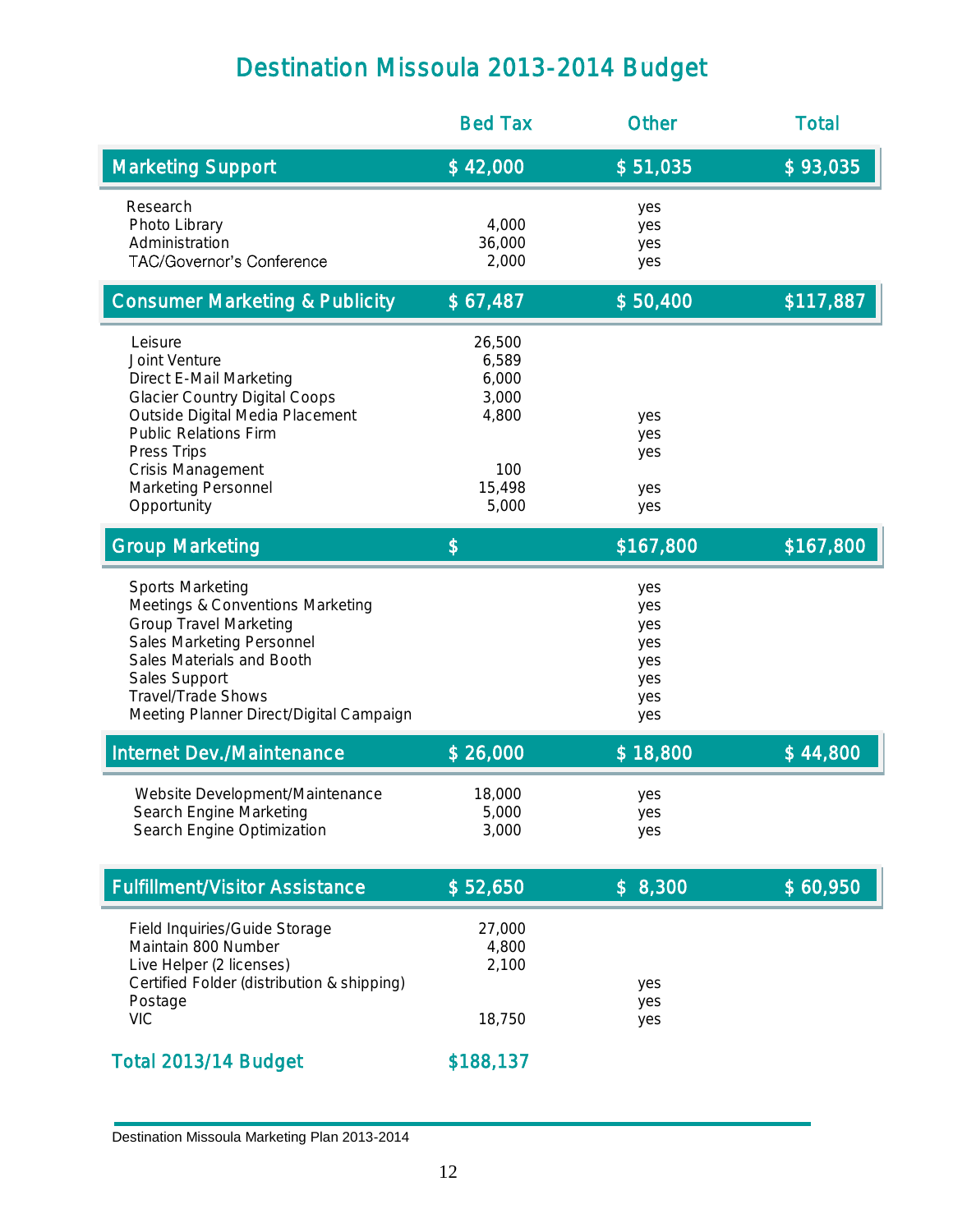| MTOT Projection @ 100%<br>Uncommitted Funds @ Audit (under budget line items)      |  |           |  |  |
|------------------------------------------------------------------------------------|--|-----------|--|--|
| Rollover @ MTOT (unanticipated revenue)<br>FY 2013 Project Monies moved to FY 2014 |  | \$8.137   |  |  |
| TOTAL PROJECTED BUDGET FY 2013-14                                                  |  | \$188,137 |  |  |

Please identify projects and amounts you would eliminate or reduce if revenue decreases by 10%. Destination Missoula would reduce consumer advertising, opportunity, joint venture and Internet development/maintenance/marketing as necessary.

#### If you choose to reserve funds for future years, please identify purpose, anticipated project budget and amount of funds to be reserved this year.

Destination Missoula will hold no funds in reserve this year.

Bed Tax:



Other Funding Sources:

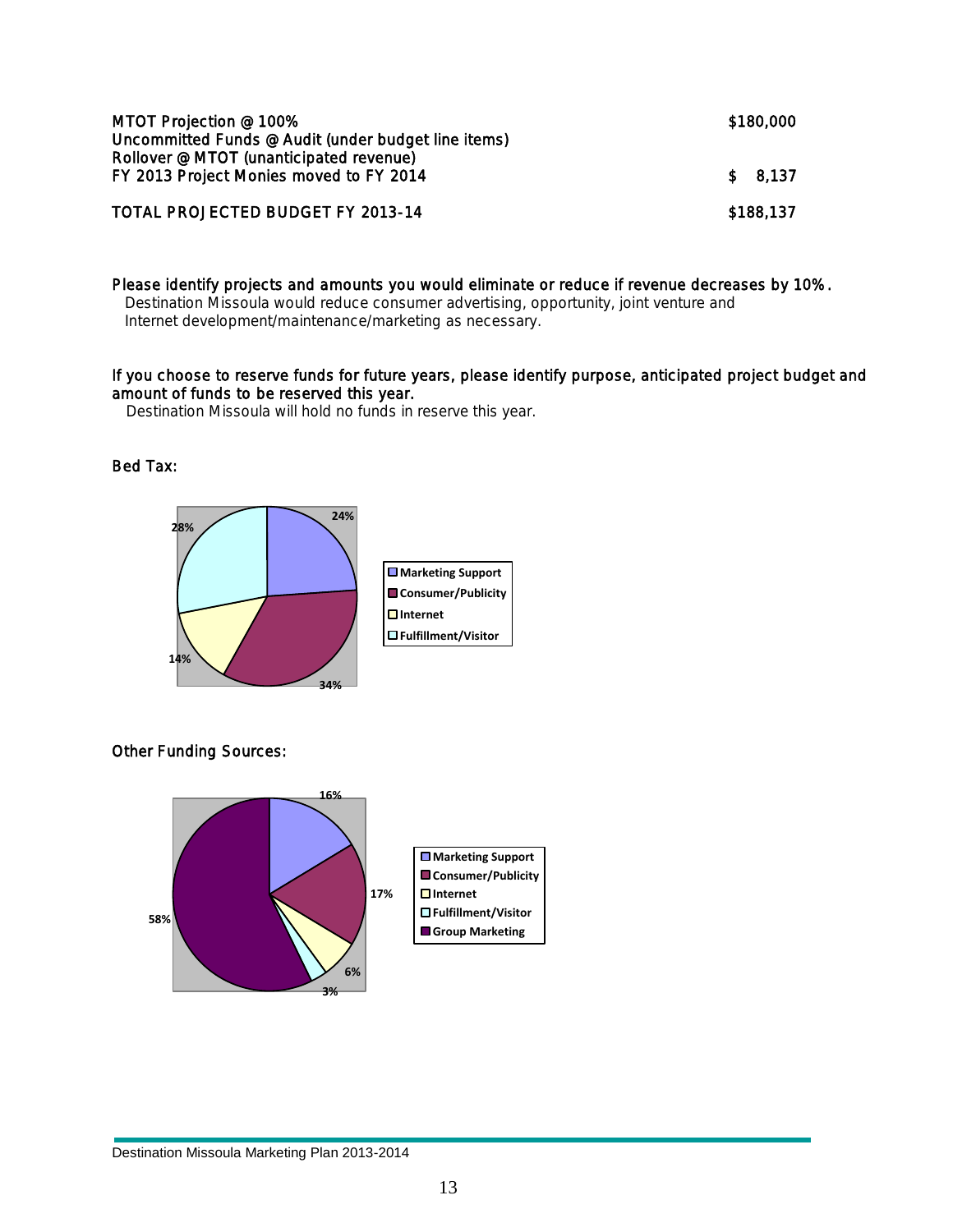| <b>Organization Name:</b> | Destination Missoula                               | Approval Requested   |
|---------------------------|----------------------------------------------------|----------------------|
| Project Name:             | MP13/14: Marketing Support<br>Photographic Library | Final<br>Preliminary |
| Application Completed by: | Barbara Neilan, Executive Director                 |                      |

#### Please explain the need for this project as well as a clear overview of the concept of the project. Narrative must provide enough details that those reviewing the application can comprehend or visualize the full scope of the project. Narrative should be a full overview, yet explicit and to the point.

DM will purchase photographs from various photographers to add to a photographic library of Missoula and the surrounding areas for use in marketing Missoula. Such library may be used in all means of promotion that the DM shall conduct, i.e. print advertising, website, publications, television, trade show booth, etc.

- The photos will be high quality, all-season photographs of landmarks, events, attractions, recreation and scenery in Missoula and surrounding areas.
- DM will have unrestricted use of all photographs.
- DM will own the rights to said photographs.
- DM will encourage non-professional photographers to submit their favorite area photos for potential use by the DM in Missoula marketing through an online contest or other creative alternatives.
- DM will purchase photo/design software to work with and catalogue photographs in said library.

#### **Objectives**

#### Include the objectives from the narrative portion of your marketing plan that support this project.

#### A. Increase Room Nights 3%.

2. Destination Missoula will partner with the Missoula International Airport, the Missoula Cultural Council, the Missoula Downtown Association, Southgate Mall, the University of Montana and other local organizations and businesses to help promote 2-3 events in Missoula, with an emphasis on off peak/shoulder seasons. DM will specifically target cultural, sporting and entertainment events, and will help establish unique winter events. These events will be advertised to Missoula's direct flight and drive markets.

3. DM will partner with the Missoula TBID to provide Public Relations services. This will include a media/press kit to include interchangeable information on sports, group travel, events and conference planning, press releases, and story pitches to appropriate publications in our drive and direct flight markets. These story lines will be directed to niche marketing efforts and to drive off peak/shoulder season business. We will also work to create a social media marketing strategy with a unified voice and message across all social media platforms. We will continue to build on the reach and awareness of our area established in the bid for the 2013 Social Media Tourism Symposium - SoMeTUS13.

5. Destination Missoula will redesign and update [www.destinationmissoula.org](http://www.destinationmissoula.org/) and continue to maintain and develop its websites, [www.destinationmissoula.org](http://www.destinationmissoula.org/) an[d www.missoulameetings.com.](http://www.missoulameetings.com/) We will attempt to increase site visitation numbers by 2%. DM achieved a 4% increase in the visitations to [www.destinationmissoula.org](http://www.destinationmissoula.org/) and increased its visitation to [www.missoulameetings.com](http://www.missoulameetings.com/) by 2.5%. DM will maintain social networking sites Twitter, Facebook and Pinterest and will increase fans and followers by 25% over 2012-13. DM's Facebook fans increased 35% to VisitMissoula and our Missoula Facebook Partnership now has 38,000 fans. DM increased our Twitter followers by 33%. DM created a new sport website, [www.PlayMissoula.org,](http://www.playmissoula.org/) and will be focused on a goal of 1,000 visitors per month to the website this year.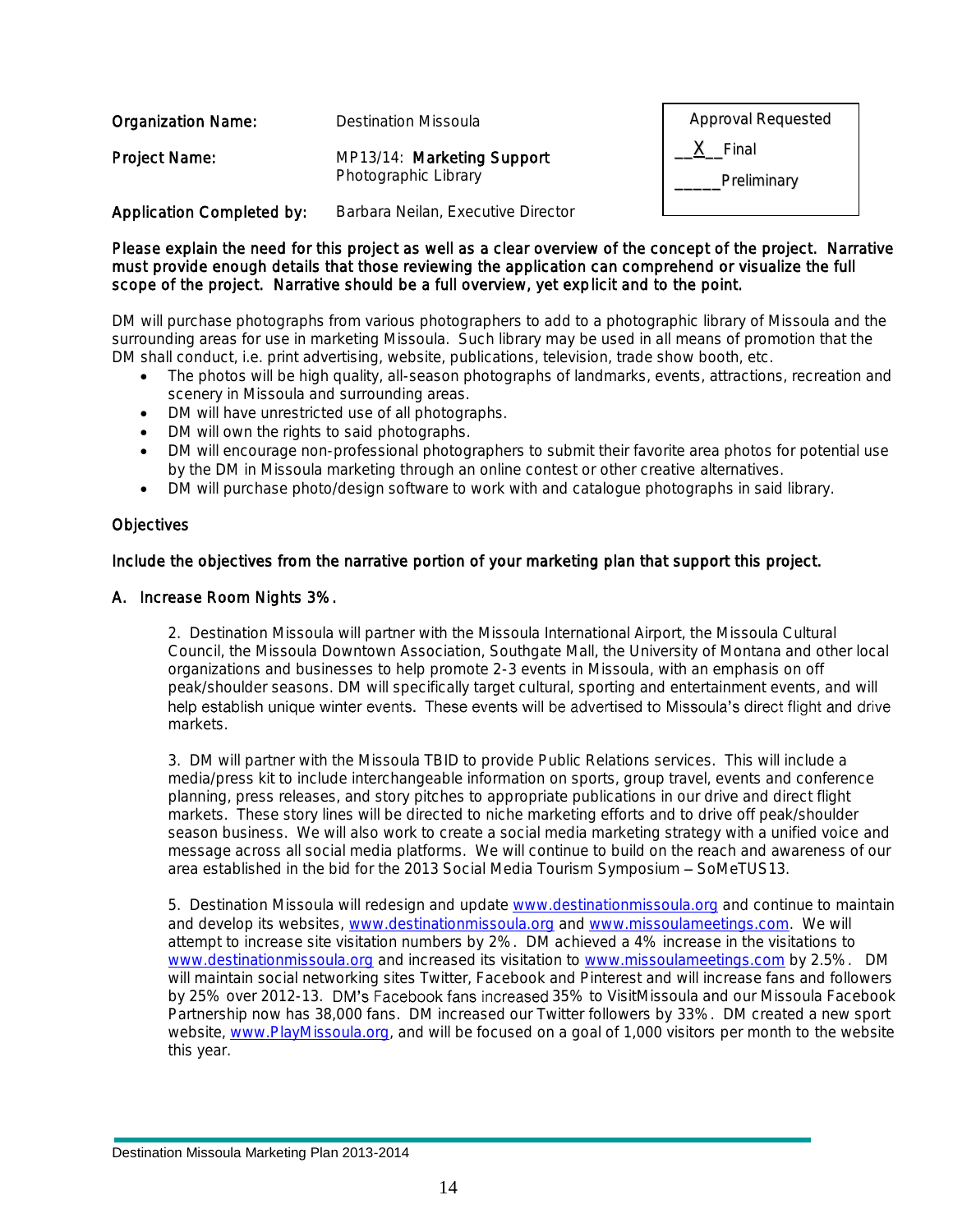6. DM will continue to market cooperatively with Montana Office of Tourism, Glacier Country Regional Tourism Commission, other tourism organizations and key non-profits and private businesses to promote Missoula to individual and group travelers, meeting planners, sport/event planners and key niche market travelers (such as cultural, winter, destination weddings, girlfriend getaways, etc.).

8. DM will continue to maintain and expand its photo library of Missoula area attractions, recreation, and events, and create a library of 'hero' shots to use in the 2013-14 marketing campaign.

11. DM in conjunction with the Missoula TBID will increase overnight visitation to Missoula with emphasis on the months of November through April,

C. Education. Educate visitors to raise awareness of Missoula as a destination, the community to increase awareness of tourism and its economic effects, and professional development of key DM personnel.

4. Destination Missoula will provide quality service to area visitors through maintenance of a year round visitor center in historic downtown Missoula, which will be adequately staffed and equipped to provide informative and interesting materials to visitors, inform visitors of all the area has to offer, and to track visitor satisfaction levels in order to analyze and improve service. DM expanded their visitor services into the Missoula International Airport and is looking at the potential of another VIC in partnership with Southgate Mall.

#### Identify the portions of your marketing plan which support this project.

#### Marketing Goals:

#### A. Increase Room Nights by 3%.

C. Education. Educate visitors to raise awareness of Missoula as a destination, the community to increase awareness of tourism and its economic effects, and professional development of key DM personnel

#### How does this project support the Strategic Plan?

The Marketing Plan supports the Montana Tourism and Recreation Strategic Plan 2013-17.

#### You may put additional information on the back if necessary.

Please complete the appropriate project pages attached. If complete information is not available at the time of the application, it will be necessary to submit these details to the Audits/Applications Committee for final approval, prior to commitment of funds.

Detail information below: Yes No

#### Project Budget:

Accommodations tax funds to be used on this project:

Photographic Library and software \$4,000

Total for project \$4,000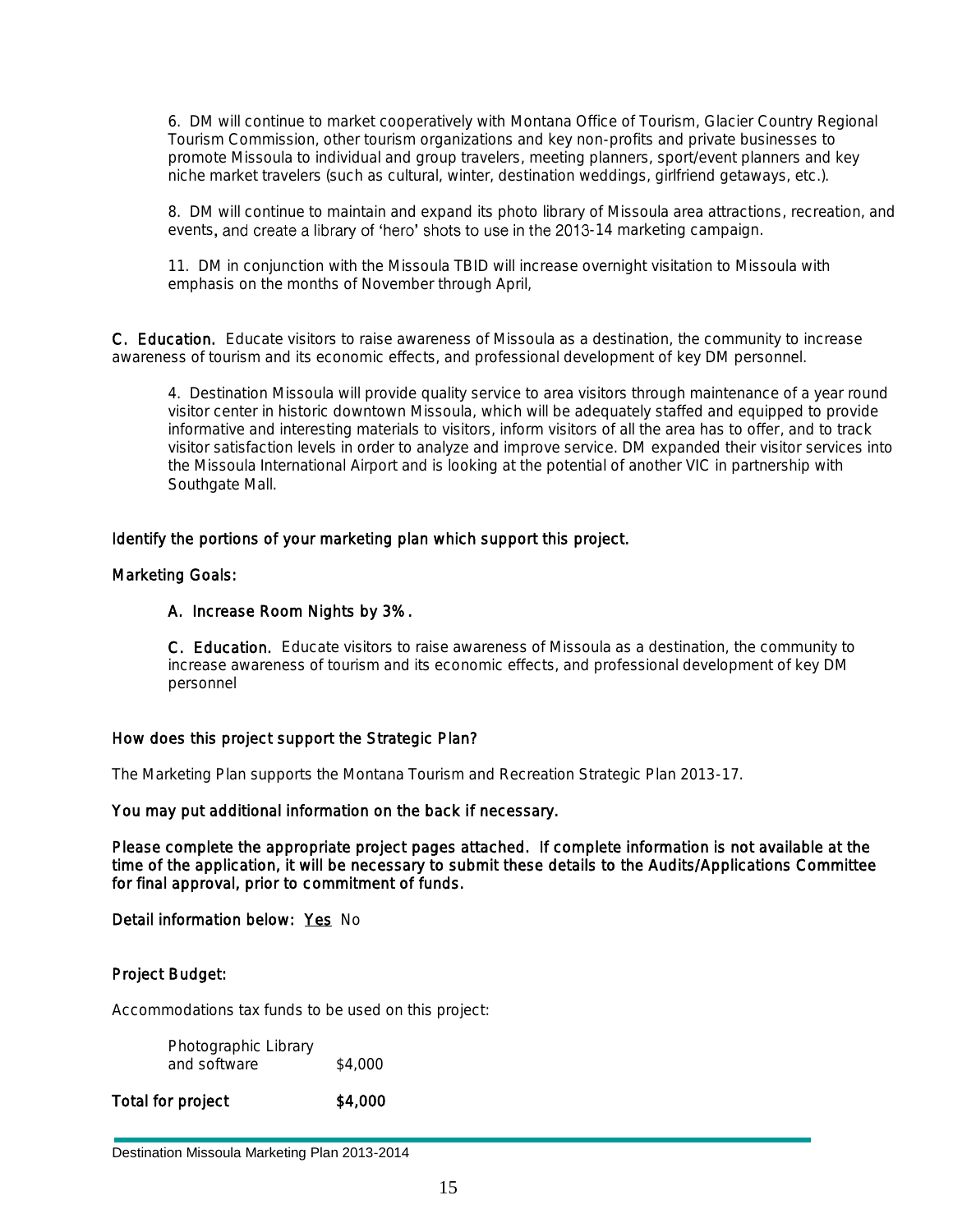| <b>Organization Name:</b>        | Destination Missoula                                                   |                      |  |  |  |
|----------------------------------|------------------------------------------------------------------------|----------------------|--|--|--|
| Project Name:                    | MP13/14: Consumer Marketing & Publicity<br><b>Consumer Advertising</b> | Final<br>Preliminary |  |  |  |
| <b>Application Completed by:</b> | Barbara Neilan, Executive Director                                     |                      |  |  |  |

Please explain the need for this project as well as a clear overview of the concept of the project. Narrative must provide enough details that those reviewing the application can comprehend or visualize the full scope of the project. Narrative should be a full overview, yet explicit and to the point.

- DM will place print advertising in a variety of publications and stations, including but not limited to or all inclusive of: Glacier Country Travel Guide; VIA Magazine; VIA Mountain West Magazine; Cultural Treasurers; Rediscover Montana; Farmers Friendly Exchange Magazine; Fearn's Yellowstone and Glacier Maps; Yellowstone Journal, 99 Things to Do In Yellowstone and Yellowstone.com; Missoulian Summer Hotel Newspaper Wrap, University of Montana Alumni Magazine; Modern Bride; Montana Bride; Bride & Groom; Oprah; Texas Monthly; Audubon; Good Housekeeping; Ladies Home Journal; Horizon; SkyWest; Big Sky Journal; Meetings West Magazine; Madden Spring Getaway; Medical Meetings; Northwest Meeting & Events; Smart Meetings; USA Today Travel Guide; Sports Travel Magazine; Atlanta Magazine; Northwest Travel Magazine and the major newspapers in Chicago, Portland, Seattle, Minneapolis, Denver, Phoenix, San Francisco, Salt Lake City, Atlanta or Spokane.
- The advertisements will show what is unique and desirable about the Missoula area, with an emphasis toward off peak/shoulder seasons.
- DM will encourage readers to visit our website, or to call our 800 number and request a unique extension number for more information about the Missoula area.
- These advertisements will be placed to reach diverse geographic and demographic markets.
- In as many instances as possible we will promote partnerships with other tourism entities, businesses, attractions and events in reaching these markets.
- $\bullet$  E-Direct Mail Campaigns  $-4$  targeted seasonal electronic email campaigns will remind past visitors to destinationmissoula.com to visit Missoula and return to the website for new content. Periodic text alerts and email mini-blasts that focus on major events and happenings in Missoula to our loyal marketing database of contacts.
- Site Marketing Keywords will be purchased in Google and Yahoo to promote destinationmissoula.org as an online tourism resource for Montana. (See Appendix A for complete keyword list)
- Participate with Glacier Country in their National Banner Advertising Campaign to reach an extended online audience in key drive markets.

#### **Objectives**

#### Include the objectives from the narrative portion of your marketing plan that support this project.

#### A. Increase Room Nights 3%.

1. Continue to work in partnership with the Missoula International Airport to bring key new service to Missoula and to work with the community to keep and strengthen our present service through:

- a. Partnership marketing campaigns with the Missoula International Airport to raise awareness of available air service and Missoula as a destination in our direct flight cities, as well as potential markets.
- b. Work in partnership with the Missoula International Airport to pitch new air service to key targeted markets.
- c. Work in partnership with the Missoula International Airport, Missoula Economic Partnership, Missoula TBID, city and county government, key organizations, private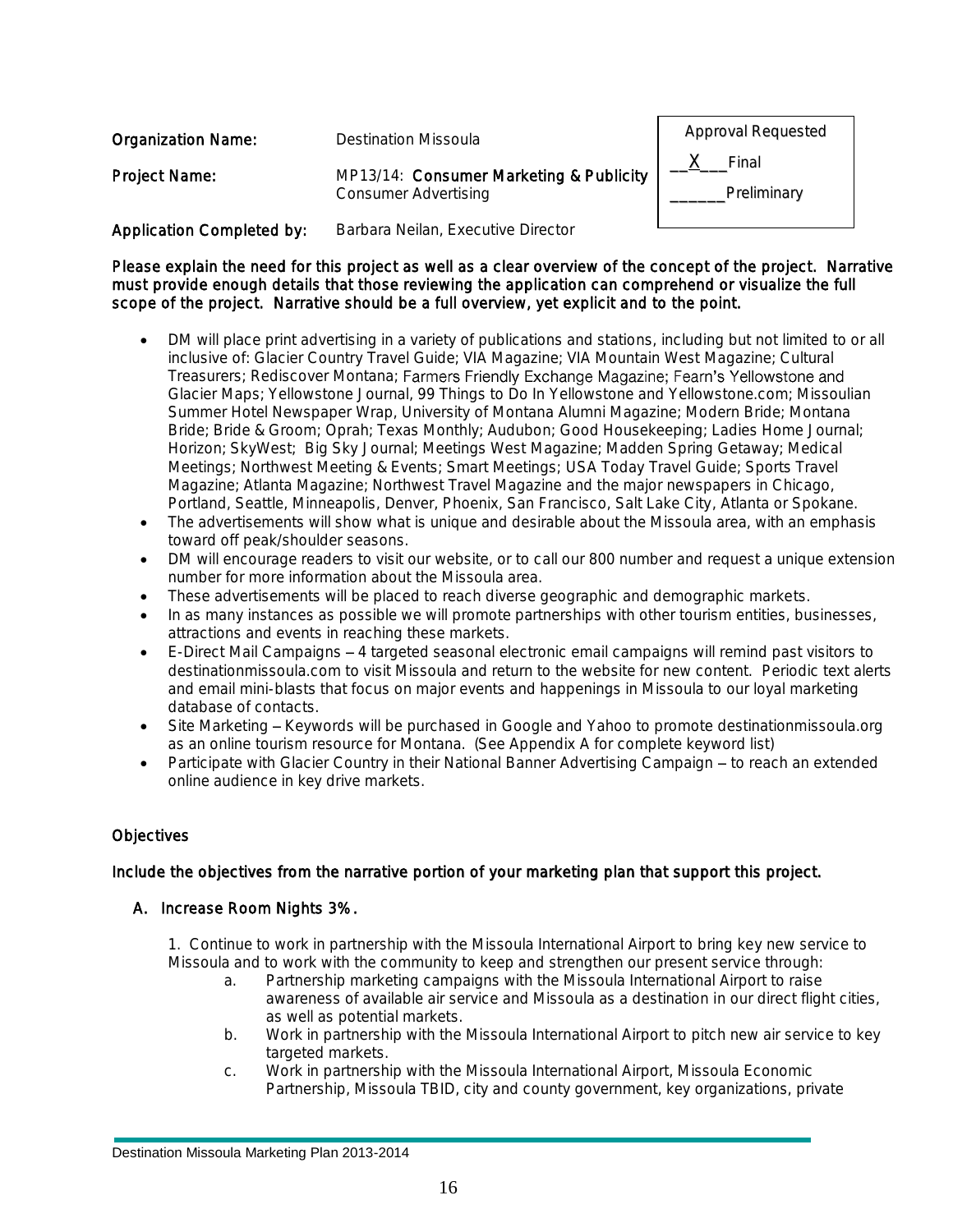businesses and individuals to create a fund to be used for flight guarantees for new air service and as matching funds for grant applications by the airport.

2. Destination Missoula will partner with the Missoula International Airport, the Missoula Cultural Council, the Missoula Downtown Association, Southgate Mall, the University of Montana and other local organizations and businesses to help promote 2-3 events in Missoula, with an emphasis on off peak/shoulder seasons. DM will specifically target cultural, sporting and entertainment events, and will<br>help establish unique winter events. These events will be advertised to Missoula's direct flight and drive markets.

3. DM will partner with the Missoula TBID to provide Public Relations services. This will include a media/press kit to include interchangeable information on sports, group travel, events and conference planning, press releases, and story pitches to appropriate publications in our drive and direct flight markets. These story lines will be directed to niche marketing efforts and to drive off peak/shoulder season business. We will also work to create a social media marketing strategy with a unified voice and message across all social media platforms. We will continue to build on the reach and awareness of our area established in the bid for the 2013 Social Media Tourism Symposium - SoMeTUS13.

5. Destination Missoula will redesign and update [www.destinationmissoula.org](http://www.destinationmissoula.org/) and continue to maintain and develop its websites, [www.destinationmissoula.org](http://www.destinationmissoula.org/) an[d www.missoulameetings.com.](http://www.missoulameetings.com/) We will attempt to increase site visitation numbers by 2%. DM achieved a 4% increase in the visitations to [www.destinationmissoula.org](http://www.destinationmissoula.org/) and increased its visitation to [www.missoulameetings.com](http://www.missoulameetings.com/) by 2.5%. DM will maintain social networking sites Twitter, Facebook and Pinterest and will increase fans and followers by 25% over 2012-13. DM's Facebook fans increased 35% to VisitMissoula and our Missoula Facebook Partnership now has 38,000 fans. DM increased our Twitter followers by 33%. DM created a new sport website, [www.PlayMissoula.org,](http://www.playmissoula.org/) and will be focused on a goal of 1,000 visitors per month to the website this year.

6. DM will continue to market cooperatively with Montana Office of Tourism, Glacier Country Regional Tourism Commission, other tourism organizations and key non-profits and private businesses to promote Missoula to individual and group travelers, meeting planners, sport/event planners and key niche market travelers (such as cultural, winter, destination weddings, girlfriend getaways, etc.).

10. DM will collaborate with the Missoula Downtown Association, Missoula City and County representatives, and leading organizations and attractions to plan and implement a comprehensive Wayfinding system for Missoula. At the request of the Mayor, DM became the lead organization regarding planning and implementation of an Urban Wayfinding System for Missoula. An RFP was written and released across the country, and Merje Design from West Chester, PA, in collaboration with Alta Planning & Design from Bozeman, MT, was chosen to design a multi-modal wayfinding system, to include gateway signage, directional signage to Missoula's major destinations and parking, and the use of kiosks and advanced wayfinding technologies. We anticipate the planning and design portion of the project to be complete by Fall of 2013.

11. DM in conjunction with the Missoula TBID will increase overnight visitation to Missoula with emphasis on the months of November through April.

B. Research and Tracking. To track Missoula's occupancy rates, the results of key marketing campaigns, including advertising and event promotion, and conversion rates.

2. DM will work with major event and conference planners, organizations and individuals to establish the economic impact of such events and conferences during 2013-14 through the DMAI Economic Impact Calculator, and will work through the Bring It Home Missoula campaign to bring awareness to the community of the impact on our community.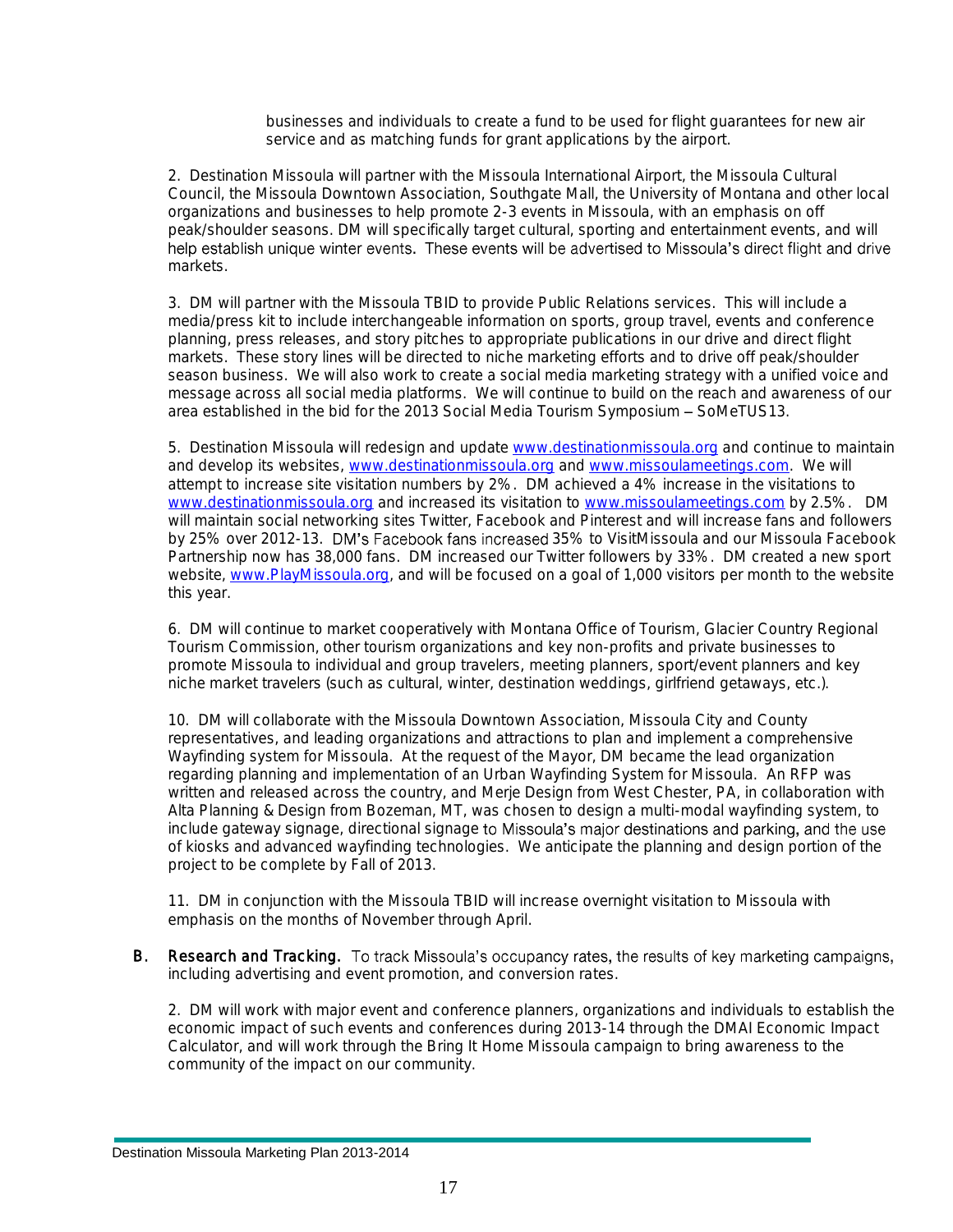C. Education. Educate visitors to raise awareness of Missoula as a destination, the community to increase awareness of tourism and its economic effects, and professional development of key DM personnel.

1. DM will continue a series of at least two (2) educational workshops which will be open to the public to cover key issues and changing trends in the tourism industry, to encourage partnerships between community organizations to promote cooperative and key events marketing, to raise community and regional awareness of tourism as an economic driver, and to educate frontline staff on customer service and what Missoula has to offer visitors. DM will also explore the feasibility of establishing a Certified Tourism Ambassador program in Missoula.

5. Missoula will actively participate with the Tourism Advisory Council, Montana Office of Tourism, Glacier Country Regional Tourism Commission and other tourism organizations in tourism related educational programs and crisis management issues related to the promotion of tourism.

#### Identify the portions of your marketing plan which support this project.

#### Marketing Goals:

#### A. Increase Room Nights 3%.

B. Research and Tracking. To track Missoula's occupancy rates, the results of key marketing campaigns, including advertising and event promotion, and conversion rates.

C. Education. Educate visitors to raise awareness of Missoula as a destination, the community to increase awareness of tourism and its economic effects, and professional development of key DM personnel.

#### How does this project support the Strategic Plan?

The Marketing Plan supports the Montana Tourism and Recreation Strategic Plan 2013-17.

#### You may put additional information on the back if necessary.

Please complete the appropriate project pages attached. If complete information is not available at the time of the application, it will be necessary to submit these details to the Audits/Applications Committee for final approval, prior to commitment of funds. Detail information below: Yes No Project Budget:

Accommodations tax funds to be used on this project:

| <b>Print Production/Creative</b>                              | \$5,000  |
|---------------------------------------------------------------|----------|
| Print Advertising Placement                                   | \$21,500 |
| Area marketing through direct email                           | \$ 6.000 |
| Participation in a National Online CO-OP with Glacier Country | \$ 3,000 |
| Outside Digital Media Placements                              | \$4,800  |

TOTAL for project \$40,300.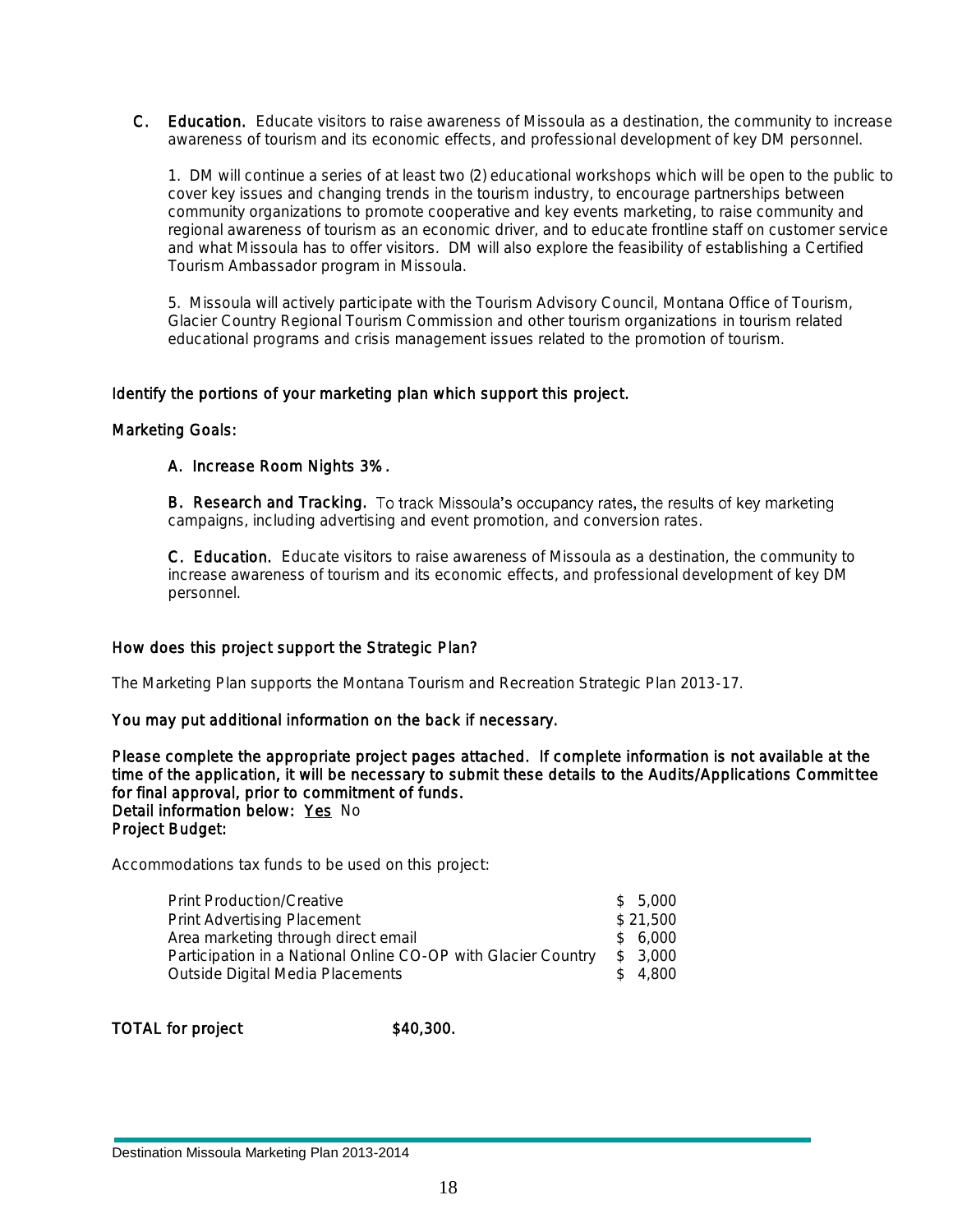| <b>Organization Name:</b>        | Destination Missoula                                                | Approval Requested   |
|----------------------------------|---------------------------------------------------------------------|----------------------|
| Project Name:                    | MP13/14: Consumer Marketing & Publicity<br><b>Crisis Management</b> | Final<br>Preliminary |
| <b>Application Completed by:</b> | Barbara Neilan, Executive Director                                  |                      |

Please explain the need for this project as well as a clear overview of the concept of the project. Narrat ive must provide enough details that those reviewing the application can comprehend or visualize the full scope of the project. Narrative should be a full overview, yet explicit and to the point.

 Destination Missoula will reserve the right to transfer money from other projects in order to deal with any crisis management issues which might arise during the year.

#### **Objectives**

#### Include the objectives from the narrative portion of your marketing plan that support this project.

#### C. Education

5. Missoula will actively participate with the Tourism Advisory Council, Montana Office of Tourism, Glacier Country Regional Tourism Commission and other tourism organizations in tourism related educational programs and crisis management issues related to the promotion of tourism.

#### Identify the portions of your marketing plan which support this project.

#### Marketing Goals:

C. Education. Educate visitors to raise awareness of Missoula as a destination, the community to increase awareness of tourism and its economic effects, and professional development of key DM personnel

#### How does this project support the Strategic Plan?

The Marketing Plan supports the Montana Tourism and Recreation Strategic Plan 2013-17.

#### You may put additional information on the back if necessary.

Please complete the appropriate project pages attached. If complete information is not available at the time of the application, it will be necessary to submit these details to the Audits/Applications Committee for final approval, prior to commitment of funds.

Detail information below: Yes No

#### Project Budget:

Accommodations tax funds to be used on this project:

| Crisis Management | 100.00 |
|-------------------|--------|
| Total for Project | 100.00 |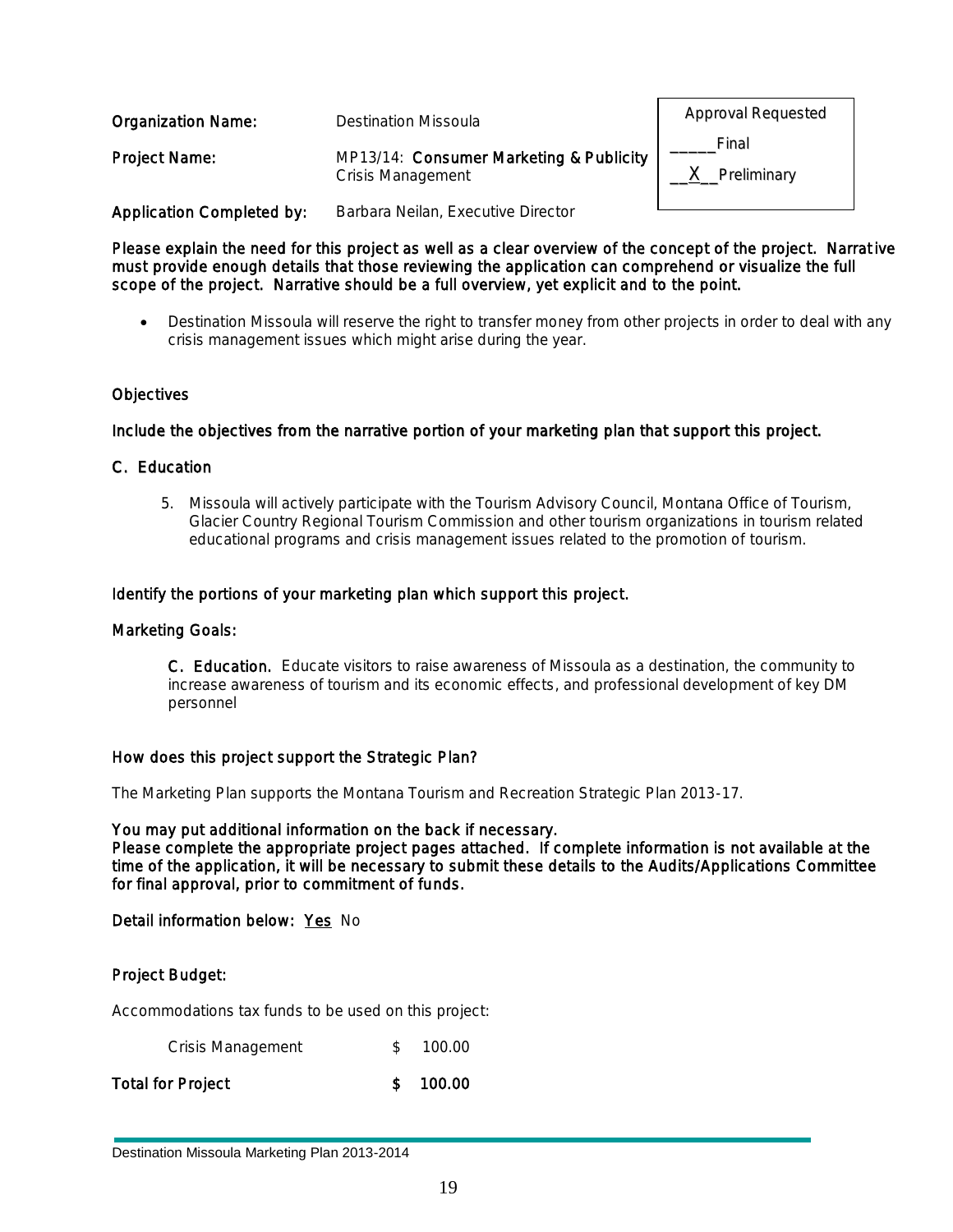| <b>Organization Name:</b>        | <b>Destination Missoula</b>                                    | Approval Requested   |
|----------------------------------|----------------------------------------------------------------|----------------------|
| Project Name:                    | MP13/14: Consumer Marketing & Publicity<br>Marketing Personnel | Final<br>Preliminary |
| <b>Application Completed by:</b> | Barbara Neilan, Executive Director                             |                      |

Please explain the need for this project as well as a clear overview of the concept of the project. Narrative must provide enough details that those reviewing the application can comprehend or visualize the full scope of the project. Narrative should be a full overview, yet explicit and to the point.

DM will hire a part-time, year-round marketing staff person, whose responsibilities may include but are not limited to:

- Help conceive and develop strategies to market Missoula as a destination.
- Research and maintain demographic and geographic data in order to most effectively market Missoula.
- Work with area meeting and convention facilities, Montana Office of Tourism, Glacier Country and other interested parties to partner to market Missoula and the surrounding area.
- Create printed materials to market Missoula.
- Public relations and help bring a public awareness to Destination Missoula's mission and services.
- Work with area hotels and partner businesses to help increase funding sources for use in marketing Missoula and the surrounding area.
- Help plan and conduct FAMS.

#### **Objectives**

#### Include the objectives from the narrative portion of your marketing plan that support this project.

#### A. Increase Room Nights 3%.

1. Continue to work in partnership with the Missoula International Airport to bring key new service to Missoula and to work with the community to keep and strengthen our present service through:

- a. Partnership marketing campaigns with the Missoula International Airport to raise awareness of available air service and Missoula as a destination in our direct flight cities, as well as potential markets.
- b. Work in partnership with the Missoula International Airport to pitch new air service to key targeted markets.
- c. Work in partnership with the Missoula International Airport, Missoula Economic Partnership, Missoula TBID, city and county government, key organizations, private businesses and individuals to create a fund to be used for flight guarantees for new air service and as matching funds for grant applications by the airport.

2. Destination Missoula will partner with the Missoula International Airport, the Missoula Cultural Council, the Missoula Downtown Association, Southgate Mall, the University of Montana and other local organizations and businesses to help promote 2-3 events in Missoula, with an emphasis on off peak/shoulder seasons. DM will specifically target cultural, sporting and entertainment events, and will help establish unique winter events. These events will be advertised to Missoula's direct flight and drive markets.

3. DM will partner with the Missoula TBID to provide Public Relations services. This will include a media/press kit to include interchangeable information on sports, group travel, events and conference planning, press releases, and story pitches to appropriate publications in our drive and direct flight markets. These story lines will be directed to niche marketing efforts and to drive off peak/shoulder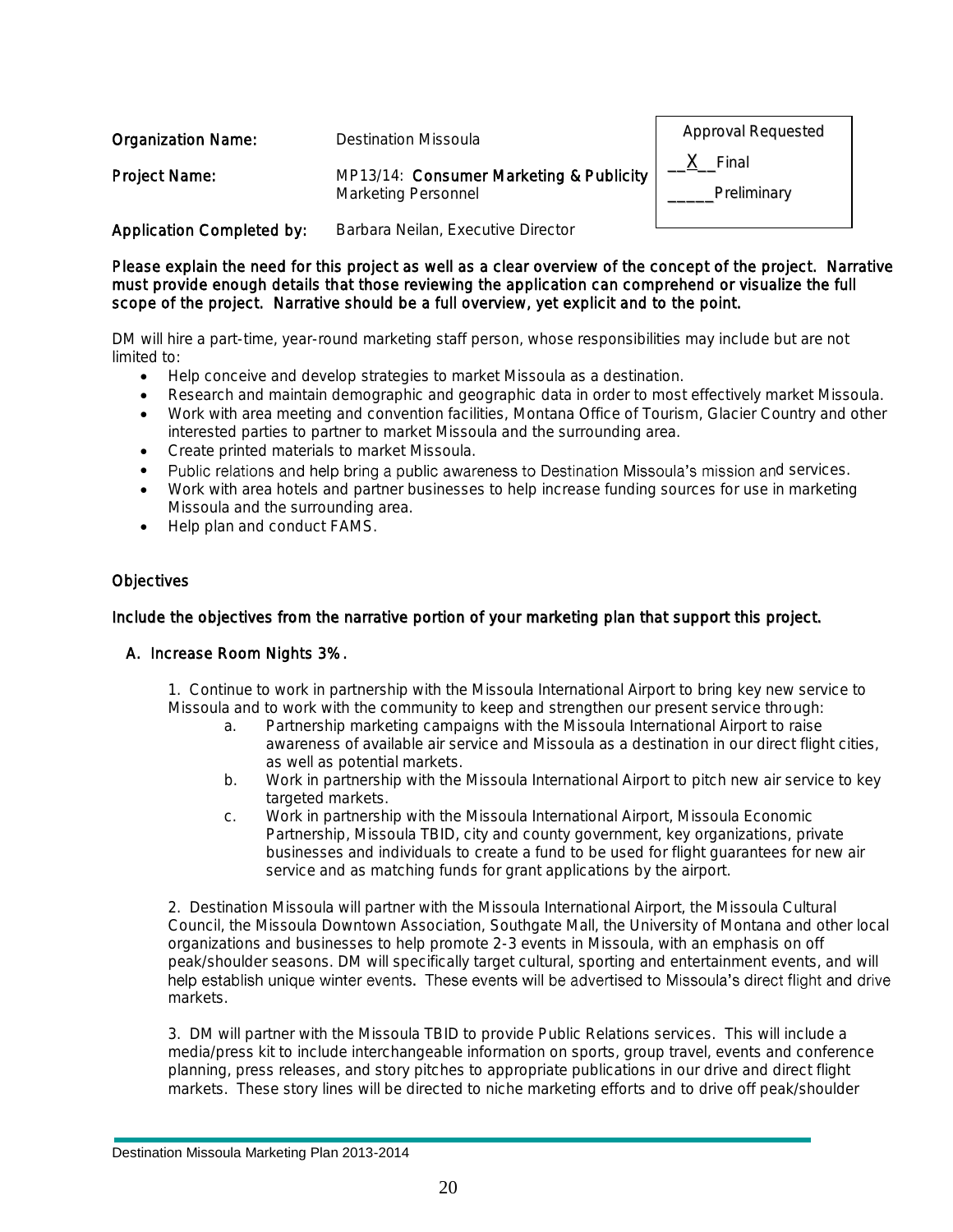season business. We will also work to create a social media marketing strategy with a unified voice and message across all social media platforms. We will continue to build on the reach and awareness of our area established in the bid for the 2013 Social Media Tourism Symposium - SoMeTUS13.

4. DM will arrange a minimum of one (1) FAM trip specifically targeting culture/arts in Missoula and/or meeting planners. This trip will be designed to highlight what is truly unique about Missoula, especially during our off peak/shoulder seasons. The FAM trip may be arranged solely or in partnership with Glacier Country Tourism Commission and/or Montana Office of Tourism, other tourism organizations, local organizations and private businesses.

5. Destination Missoula will redesign and update [www.destinationmissoula.org](http://www.destinationmissoula.org/) and continue to maintain and develop its websites, [www.destinationmissoula.org](http://www.destinationmissoula.org/) an[d www.missoulameetings.com.](http://www.missoulameetings.com/) We will attempt to increase site visitation numbers by 2%. DM achieved a 4% increase in the visitations to [www.destinationmissoula.org](http://www.destinationmissoula.org/) and increased its visitation to [www.missoulameetings.com](http://www.missoulameetings.com/) by 2.5%. DM will maintain social networking sites Twitter, Facebook and Pinterest and will increase fans and followers by 25% over 2012-13. DM's Facebook fans increased 35% to VisitMissoula and our Missoula Facebook Partnership now has 38,000 fans. DM increased our Twitter followers by 33%. DM created a new sport website, [www.PlayMissoula.org,](http://www.playmissoula.org/) and will be focused on a goal of 1,000 visitors per month to the website this year.

6. DM will continue to market cooperatively with Montana Office of Tourism, Glacier Country Regional Tourism Commission, other tourism organizations and key non-profits and private businesses to promote Missoula to individual and group travelers, meeting planners, sport/event planners and key niche market travelers (such as cultural, winter, destination weddings, girlfriend getaways, etc.).

8. DM will continue to maintain and expand its photo library of Missoula area attractions, recreation, and events, and create a library of 'hero' shots to use in the 2013-14 marketing campaign.

9. DM will work to maintain existing and create new funding sources to compliment, supplement and expand its present marketing budget available through accommodation tax funding.

10. DM will collaborate with the Missoula Downtown Association, Missoula City and County representatives, and leading organizations and attractions to plan and implement a comprehensive Wayfinding system for Missoula. At the request of the Mayor, DM became the lead organization regarding planning and implementation of an Urban Wayfinding System for Missoula. An RFP was written and released across the country, and Merje Design from West Chester, PA, in collaboration with Alta Planning & Design from Bozeman, MT, was chosen to design a multi-modal wayfinding system, to include gateway signage, directional signage to Missoula's major destinations and parking, and the use of kiosks and advanced wayfinding technologies. We anticipate the planning and design portion of the project to be complete by Fall of 2013.

11. DM in conjunction with the Missoula TBID will increase overnight visitation to Missoula with emphasis on the months of November through April.

B. Research and Tracking. To track Missoula's occupancy rates, the results of key marketing campaigns, including advertising and event promotion, and conversion rates.

1. DM will continue to purchase appropriate Smith Travel Reports in order to track Missoula city occupancy rates, ADRs, averages and changes in the Missoula hotel market. This will aid DM in understanding the Missoula market, to identify times of need, and to develop niche marketing opportunities to increase occupancy.

2. DM will work with major event and conference planners, organizations and individuals to establish the economic impact of such events and conferences during 2013-14 through the DMAI Economic Impact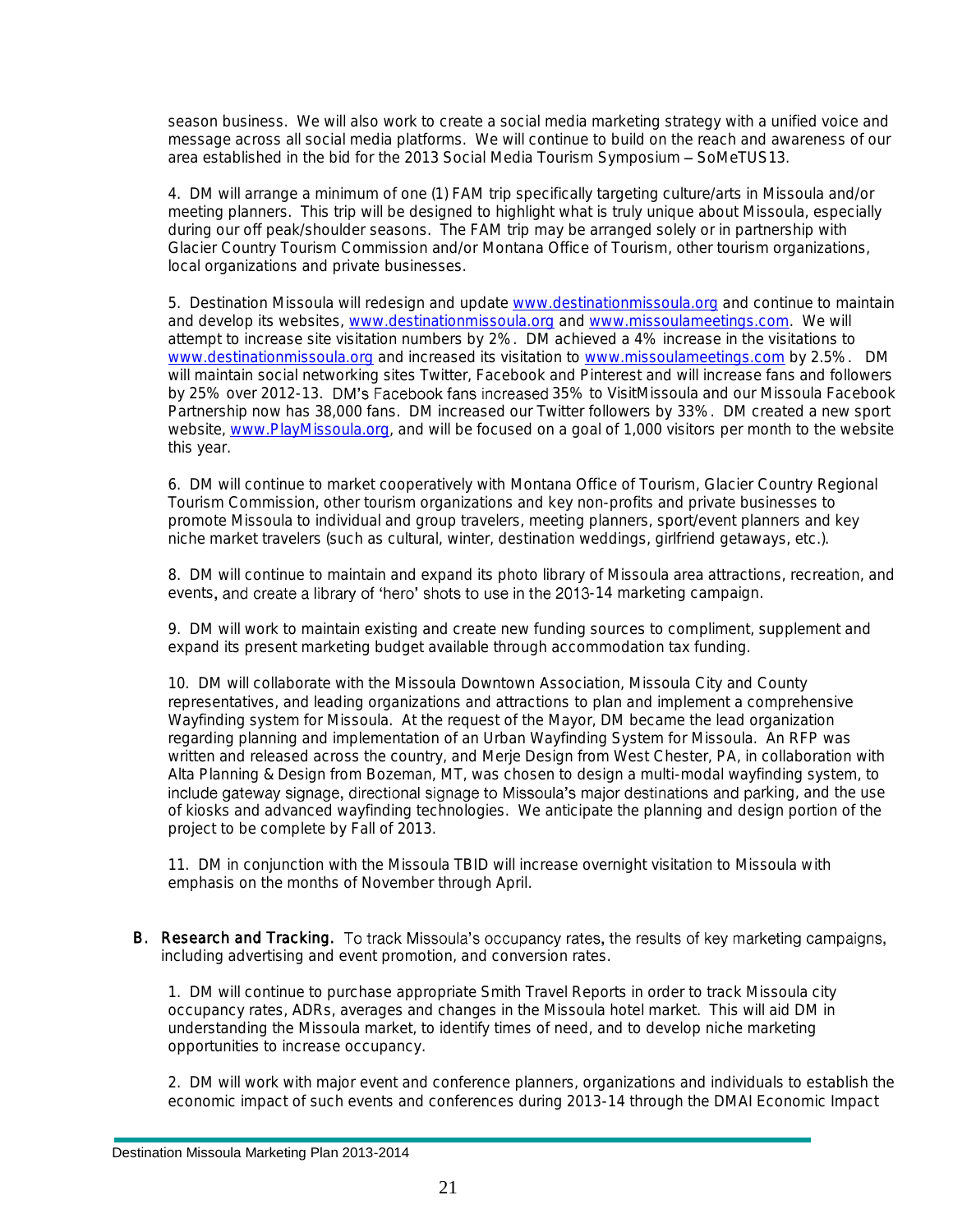Calculator, and will work through the Bring It Home Missoula campaign to bring awareness to the community of the impact on our community.

3. DM will implement web trends and survey tools to measure inquiries, actual visitations, visitor satisfaction, and feedback in order to identify marketing successes, areas needing improvement or misperceptions about Missoula and the surrounding area, and to raise community awareness of tourism as an economic driver. DM will create a short survey to be filled out with the guest book at DM VICs.

C. Education. Educate visitors to raise awareness of Missoula as a destination, the community to increase awareness of tourism and its economic effects, and professional development of key DM personnel.

1. DM will continue a series of at least two (2) educational workshops which will be open to the public to cover key issues and changing trends in the tourism industry, to encourage partnerships between community organizations to promote cooperative and key events marketing, to raise community and regional awareness of tourism as an economic driver, and to educate frontline staff on customer service and what Missoula has to offer visitors. DM will also explore the feasibility of establishing a Certified Tourism Ambassador program in Missoula.

5. Missoula will actively participate with the Tourism Advisory Council, Montana Office of Tourism, Glacier Country Regional Tourism Commission and other tourism organizations in tourism related educational programs and crisis management issues related to the promotion of tourism.

#### Identify the portions of your marketing plan, which support this project.

#### Marketing Goals:

- A. Increase Room Nights 3%
- B. Research and Tracking. To track Missoula's occupancy rates, the results of key marketing campaigns, including advertising and event promotion, and conversion rates.
- C. Education. Educate visitors to raise awareness of Missoula as a destination, the community to increase awareness of tourism and its economic effects, and professional development of key DM personnel.

#### How does this project support the Strategic Plan?

The Marketing Plan supports the Montana Tourism and Recreation Strategic Plan 2013-17.

You may put additional information on the back if necessary. Please complete the appropriate project pages attached. If complete information is not available at the time of the application, it will be necessary to submit these details to the Audits/Applications Committee for final approval, prior to commitment of funds.

Detail information below: Yes No

#### Project Budget:

All funds for this project are from the accommodations tax.

Marketing Personnel:  $$15,498.00$ 

Total for Project \$15,498.00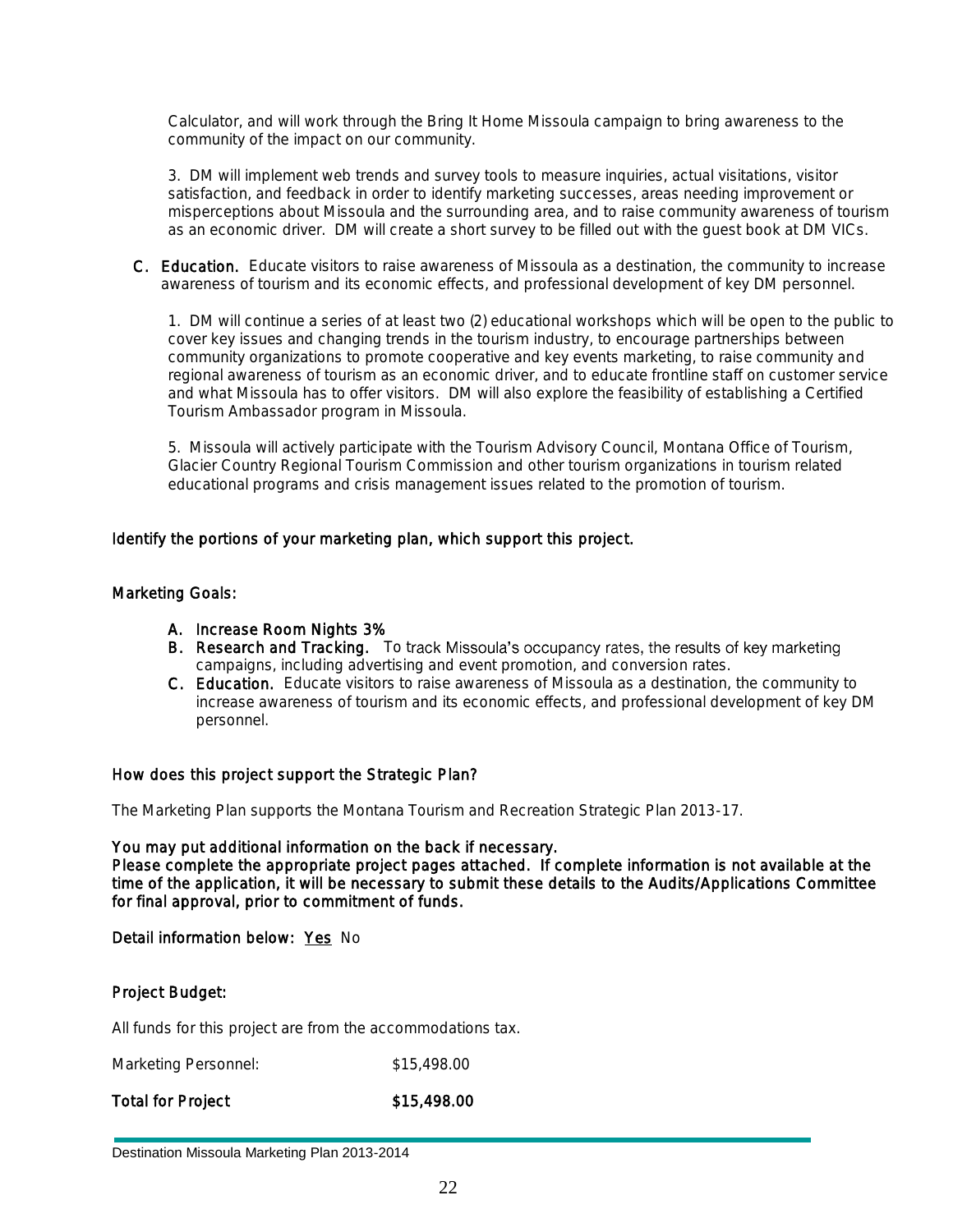| <b>Organization Name:</b>        | Destination Missoula               | <b>Approval Requested</b> |
|----------------------------------|------------------------------------|---------------------------|
| Project Name:                    | MP13/14: Internet Development &    | Final                     |
|                                  | Maintenance                        | Preliminary               |
| <b>Application Completed by:</b> | Barbara Neilan, Executive Director |                           |

Please explain the need for this project as well as a clear overview of the concept of the project. Narrative must provide enough details that those reviewing the application can comprehend or visuali ze the full scope of the project. Narrative should be a full overview, yet explicit and to the point.

Destination Missoula will redesign and update [www.destinationmissoula.org](http://www.destinationmissoula.org/) and continue to develop and maintain its websites, [www.destionationmissoula.org,](http://www.destionationmissoula.org/) [www.missouliameetings.org](http://www.missouliameetings.org/) and [www.playmissoula.org.](http://www.playmissoula.org/) The projects will increase the perception of the Missoula area as a tourist destination and meetings destination by focusing on these main goals:

- Mobile Website destinationmissoula.com will be the home of the mobile website providing quick lodging, attraction look ups, as well as integrating visitor center location directions, major event happenings, and special promotions, driving visitors to Missoula and staying an extra day!
- Expanded Travel Planning Content destinationmissoula.com will receive additional content pages on key planning resources for out of state visitors as well as the continued integration of social networking components to keep content fresh and easy to share.
- Travel Guide Online Continue the updates of the online quide and maintain latest technologies. Provide video and website jumps to the digital layout.
- Weekly Updates DestinationMissoula.com will be provided with immediate updates to events, attractions, and all other trip planning resources as needed by DM, as well as any social media sites we are using for promotion.
- Optimizations Aggressively optimizing and modifying website source code metatags to ensure best possible placement on major search engines

#### **Objectives**

#### Include the objectives from the narrative portion of your marketing plan that support this project.

#### A. Increase Room Nights 3%.

1. Continue to work in partnership with the Missoula International Airport to bring key new service to Missoula and to work with the community to keep and strengthen our present service through:

a. Partnership marketing campaigns with the Missoula International Airport to raise awareness of available air service and Missoula as a destination in our direct flight cities, as well as potential markets.

2. Destination Missoula will partner with the Missoula International Airport, the Missoula Cultural Council, the Missoula Downtown Association, Southgate Mall, the University of Montana and other local organizations and businesses to help promote 2-3 events in Missoula, with an emphasis on off peak/shoulder seasons. DM will specifically target cultural, sporting and entertainment events, and will<br>help establish unique winter events. These events will be advertised to Missoula's direct flight and drive markets.

5. Destination Missoula will redesign and update [www.destinationmissoula.org](http://www.destinationmissoula.org/) and continue to maintain and develop its websites, [www.destinationmissoula.org](http://www.destinationmissoula.org/) an[d www.missoulameetings.com.](http://www.missoulameetings.com/) We will attempt to increase site visitation numbers by 2%. DM achieved a 4% increase in the visitations to [www.destinationmissoula.org](http://www.destinationmissoula.org/) and increased its visitation to [www.missoulameetings.com](http://www.missoulameetings.com/) by 2.5%. DM will maintain social networking sites Twitter, Facebook and Pinterest and will increase fans and followers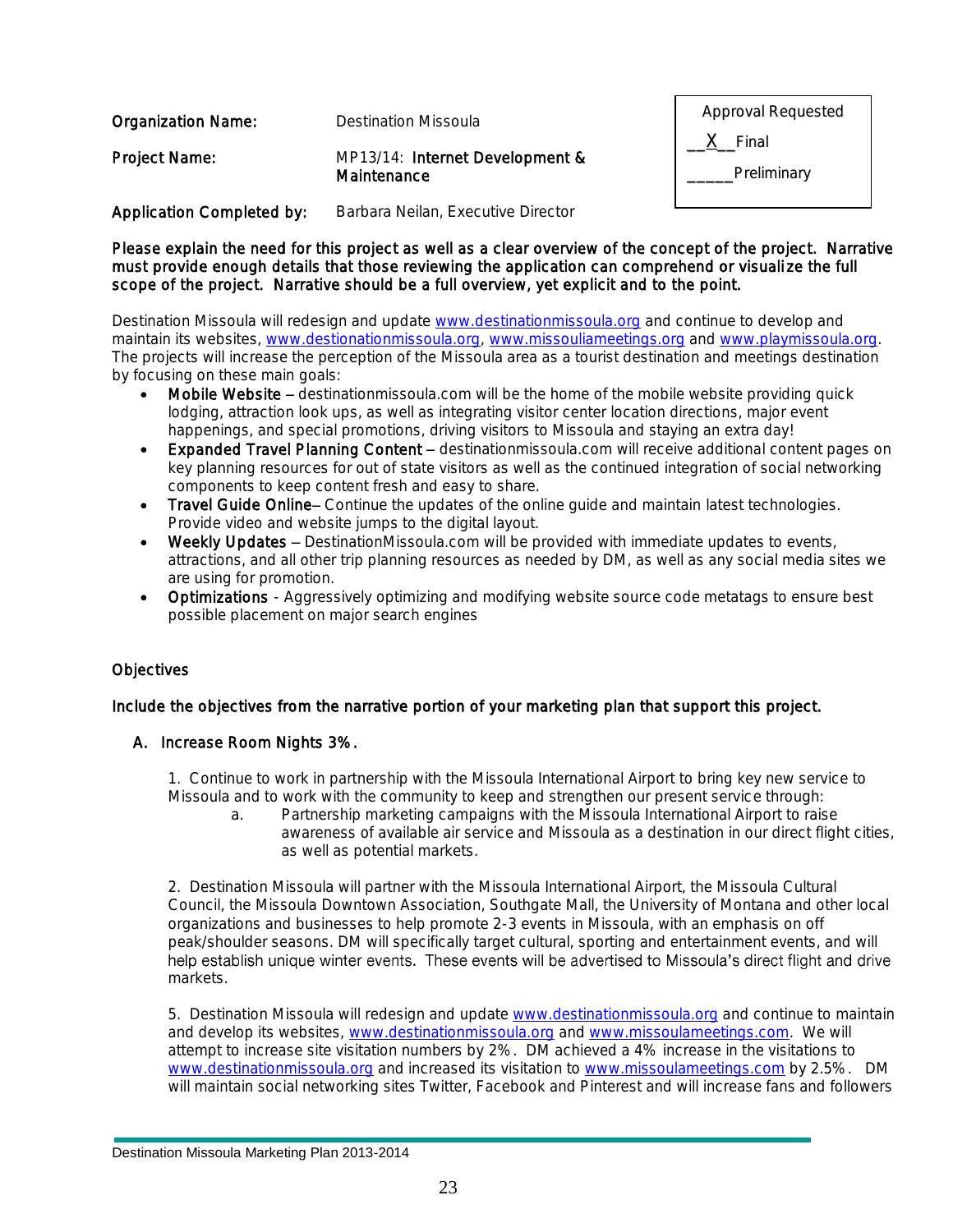by 25% over 2012-13. DM's Facebook fans increased 35% to VisitMissoula and our Missoula Facebook Partnership now has 38,000 fans. DM increased our Twitter followers by 33%. DM created a new sport website, [www.PlayMissoula.org,](http://www.playmissoula.org/) and will be focused on a goal of 1,000 visitors per month to the website this year.

6. DM will continue to market cooperatively with Montana Office of Tourism, Glacier Country Regional Tourism Commission, other tourism organizations and key non-profits and private businesses to promote Missoula to individual and group travelers, meeting planners, sport/event planners and key niche market travelers (such as cultural, winter, destination weddings, girlfriend getaways, etc.).

B. Research and Tracking. To track Missoula's occupancy rates, the results of key marketing campaigns, including advertising and event promotion, and conversion rates.

3. DM will implement web trends and survey tools to measure inquiries, actual visitations, visitor satisfaction, and feedback in order to identify marketing successes, areas needing improvement or misperceptions about Missoula and the surrounding area, and to raise community awareness of tourism as an economic driver. DM will create a short survey to be filled out with the guest book at DM VICs.

C. Education. Educate visitors to raise awareness of Missoula as a destination, the community to increase awareness of tourism and its economic effects, and professional development of key DM personnel.

4. Destination Missoula will provide quality service to area visitors through maintenance of a year round visitor center in historic downtown Missoula, which will be adequately staffed and equipped to provide informative and interesting materials to visitors, inform visitors of all the area has to offer, and to track visitor satisfaction levels in order to analyze and improve service. DM expanded their visitor services into the Missoula International Airport and is looking at the potential of another VIC in partnership with Southgate Mall.

5. Missoula will actively participate with the Tourism Advisory Council, Montana Office of Tourism, Glacier Country Regional Tourism Commission and other tourism organizations in tourism related educational programs and crisis management issues related to the promotion of tourism.

#### Identify the portions of your marketing plan, which support this project.

#### Marketing Goals:

#### A. Increase Room Nights 3%.

B. Research and Tracking. To track Missoula's occupancy rates, the results of key marketing campaigns, including advertising and event promotion, and conversion rates.

C. Education. Educate visitors to raise awareness of Missoula as a destination, the community to increase awareness of tourism and its economic effects, and professional development of key DM personnel.

#### How does this project support the Strategic Plan?

The Marketing Plan supports the Montana Tourism and Recreation Strategic Plan 2013-17. You may put additional information on the back if necessary.

Please complete the appropriate project pages attached. If complete information is not available at the time of the application, it will be necessary to submit these details to the Audits/Applications Committee for final approval, prior to commitment of funds.

Detail information below: Yes No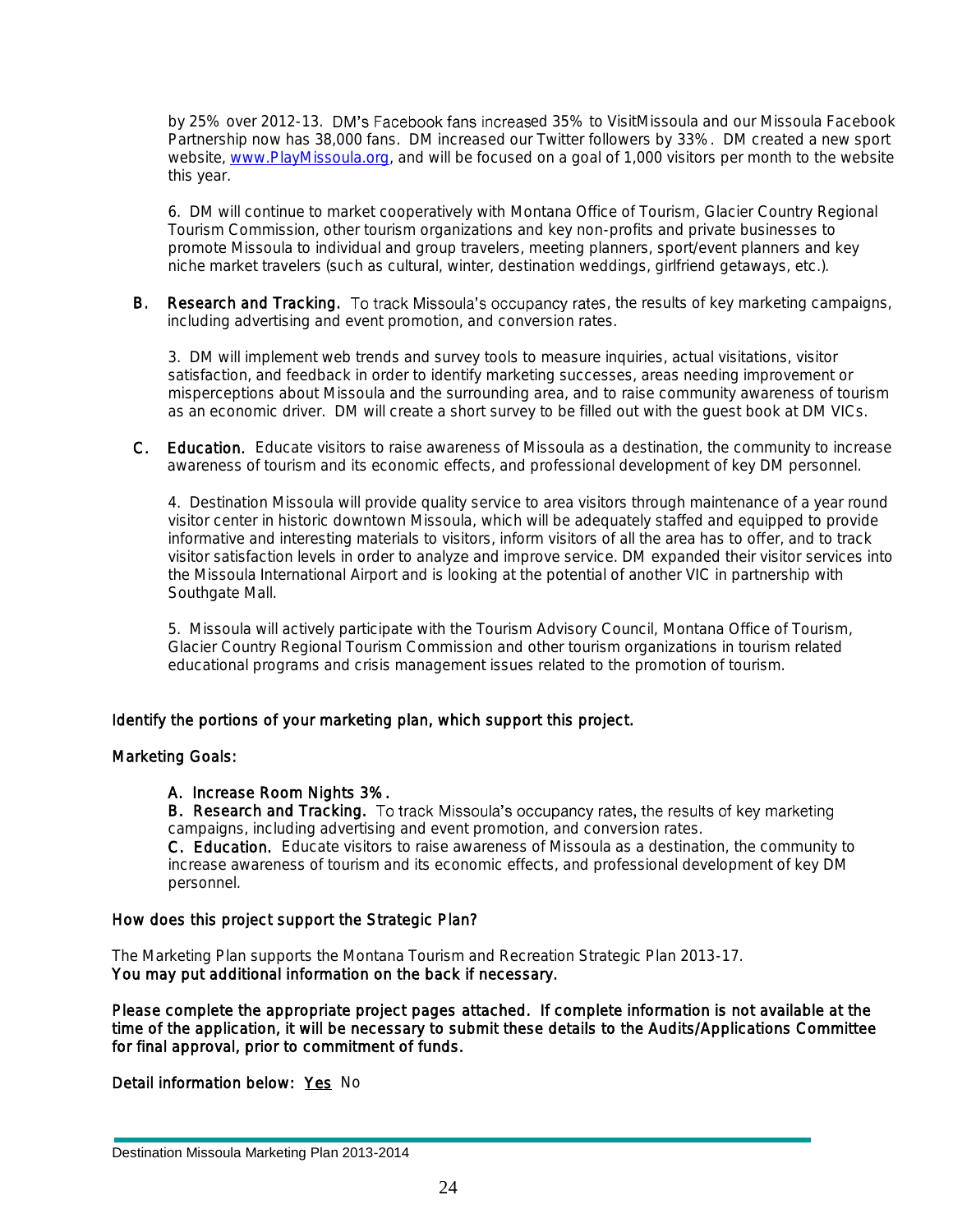#### Project Budget:

Accommodations tax funds to be used on this project:

| Internet Development & Maintenance<br><b>Search Optimization Services</b><br>Purchase of keywords to promote destinationmissoula.org | \$26.000                        |  |  |  |  |  |  |  |  |  |  |  |  |
|--------------------------------------------------------------------------------------------------------------------------------------|---------------------------------|--|--|--|--|--|--|--|--|--|--|--|--|
|                                                                                                                                      | \$18,000<br>\$3,000<br>\$ 5,000 |  |  |  |  |  |  |  |  |  |  |  |  |

#### See attached Addendum for key words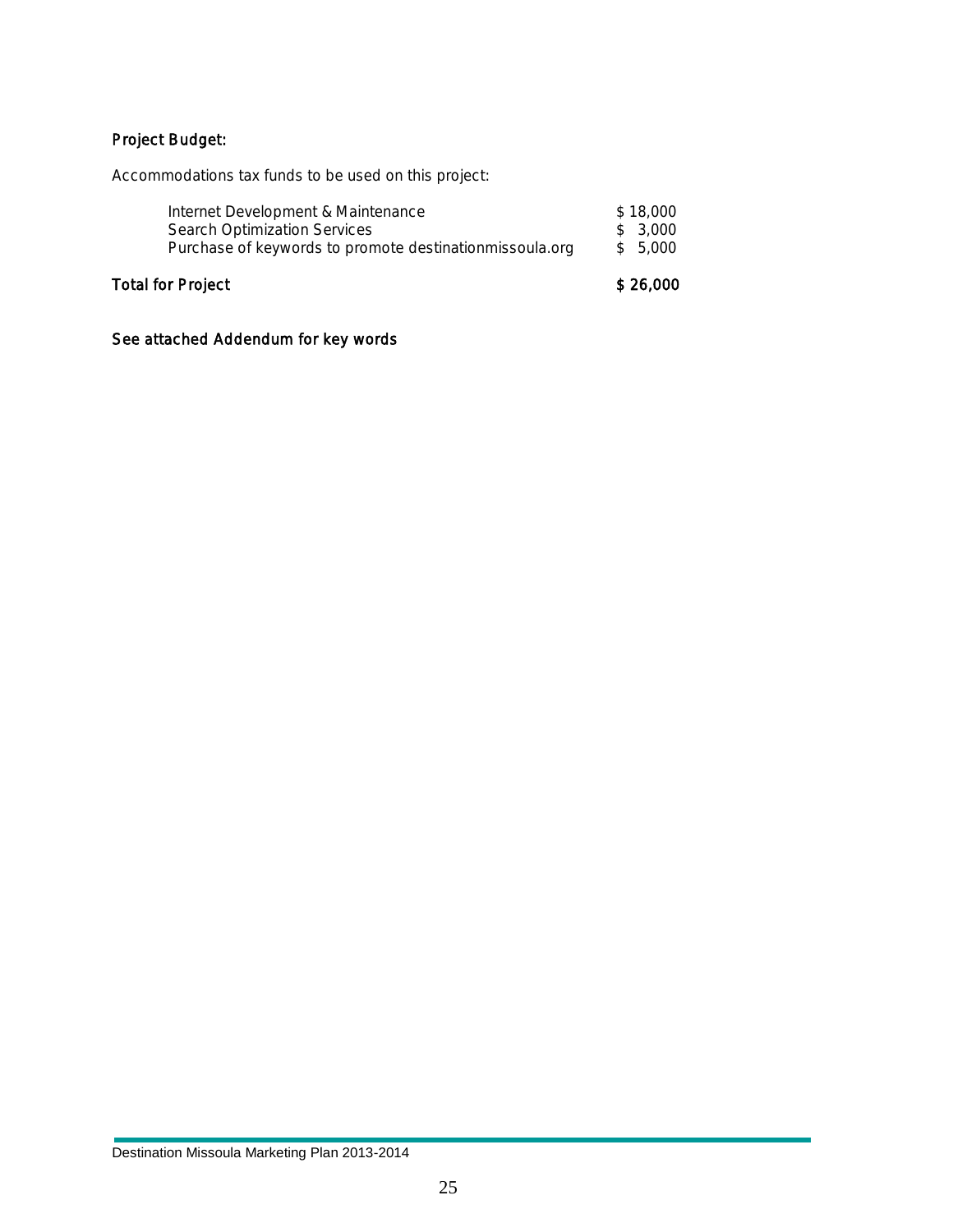| <b>Organization Name:</b>        | Destination Missoula                                                 | <b>Approval Requested</b> |
|----------------------------------|----------------------------------------------------------------------|---------------------------|
| Project Name:                    | MP13/14: Fulfillment/Visitor Assistance<br>Telemarketing/Fulfillment | X Final<br>Preliminary    |
| <b>Application Completed by:</b> | Barbara Neilan, Executive Director                                   |                           |

#### Please explain the need for this project as well as a clear overview of the concept of the project. Narrative must provide enough details that those reviewing the application can comprehend or visualize th e full scope of the project. Narrative should be a full overview, yet explicit and to the point.

Most of this project is covered under the regulations, which state no budget is necessary for Telemarketing/Fulfillment because it comprises distribution of materials. The only part which needs a project sheet is the utilization of a fulfillment company to provide information for calls to our 800 number.

The goals of this project are to:

- Provide potential visitors with information they have requested 5 days a week (24/7 ordering capabilities provided). Expand to 6 days during peak inquiry periods and campaigns.
- Implement a central clearing house for management, fulfillment, and tracking of all inquiries via email, telephone, live helper chat, fax, mail and reader response cards.
- Provide targeted extension numbers for better tracking of print media as well as special URLs for web response measurement.
- Provide a customizable database to track additional traveler interest and preferences. Utilize the database to provide sample call backs to ensure guide arrived timely for consumers.
- Provide timely fulfillment of travel quides and electronic mail responses.
- Provide additional travel planning assistance to visitors needing help with directions, weather conditions and attraction and lodging details.
- Maintain quality data in the consumer database and back up the data daily for protection.
- Provide storage and local and national distribution of the guides via call center and local tourism business requests for guides.
- Integrate call center with web 2.0 opportunities to place questions and answers and other valuable dialog with consumers Online to assist website based travel planners.
- Provide social media content support and tracking information Facebook, Twitter, Pinterest.

#### **Objectives**

#### Include the objectives from the narrative portion of your marketing plan that support this project.

#### A. Increase Room Nights 3%.

7. DM will increase by 1% the 2013-14 level of potential visitors with up-to-date and accurate information on Missoula and the surrounding areas through its call center and 800 number. DM exceeded its goal of 2% by increasing growth by 4.5% in 2012-13.

#### B. Research and Tracking. To track Missoula's occupancy rates, the results of key marketing campaigns, including advertising and event promotion, and conversion rates.

2. DM will work with major event and conference planners, organizations and individuals to establish the economic impact of such events and conferences during 2013-14 through the DMAI Economic Impact Calculator, and will work through the Bring It Home Missoula campaign to bring awareness to the community of the impact on our community.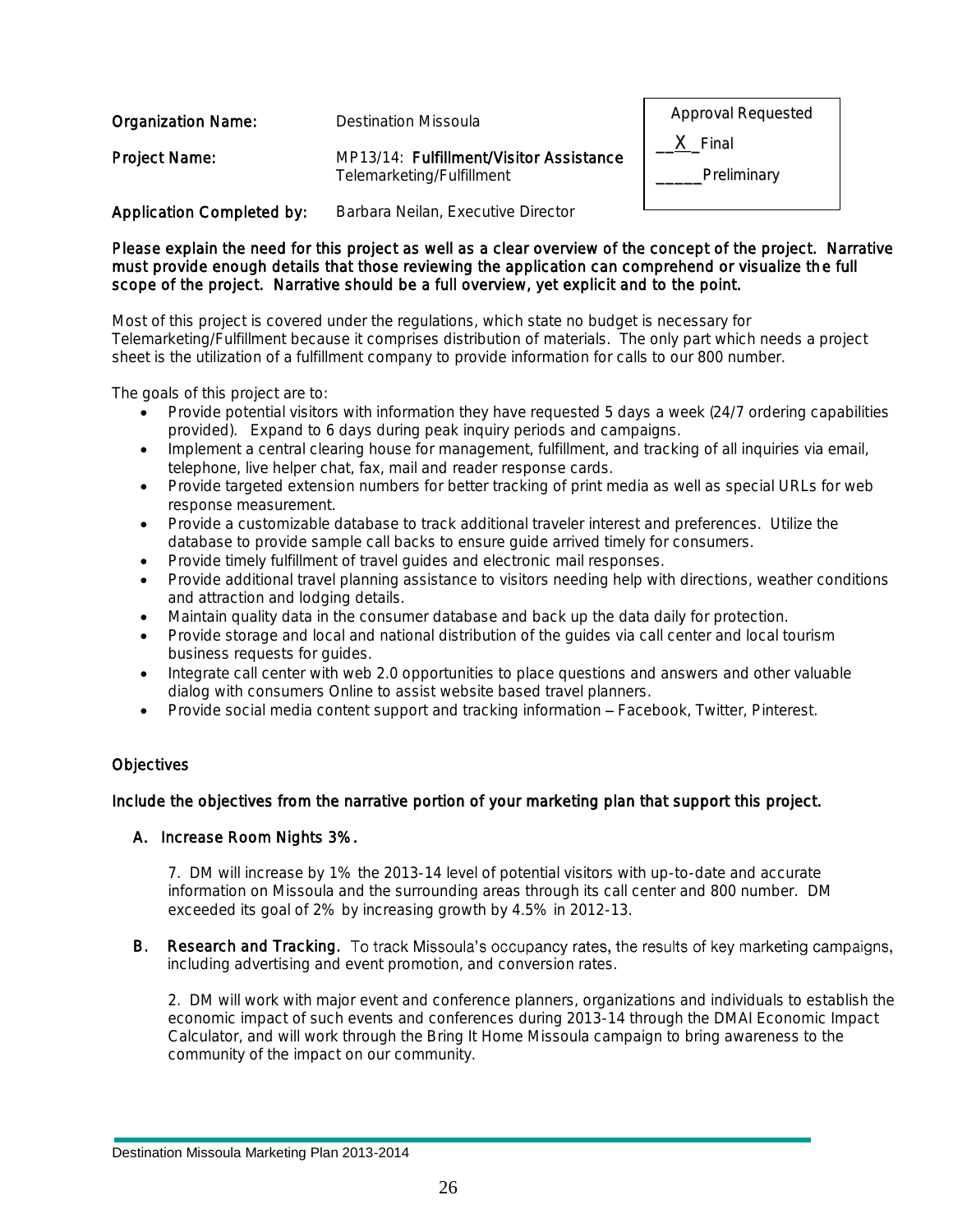3. DM will implement web trends and survey tools to measure inquiries, actual visitations, visitor satisfaction, and feedback in order to identify marketing successes, areas needing improvement or misperceptions about Missoula and the surrounding area, and to raise community awareness of tourism as an economic driver. DM will create a short survey to be filled out with the guest book at DM VICs.

C. Education. Educate visitors to raise awareness of Missoula as a destination, the community to increase awareness of tourism and its economic effects, and professional development of key DM personnel.

4. Destination Missoula will provide quality service to area visitors through maintenance of a year round visitor center in historic downtown Missoula, which will be adequately staffed and equipped to provide informative and interesting materials to visitors, inform visitors of all the area has to offer, and to track visitor satisfaction levels in order to analyze and improve service. DM expanded their visitor services into the Missoula International Airport and is looking at the potential of another VIC in partnership with Southgate Mall.

#### Identify the portions of your marketing plan which support this project.

#### Marketing Goals:

#### A. Increase Room Nights by 3%.

B. Research and Tracking. To track Missoula's occupancy rates, the results of key marketing campaigns, including advertising and event promotion, and conversion rates.

C. Education. Educate visitors to raise awareness of Missoula as a destination, the community to increase awareness of tourism and its economic effects, and professional development of key DM personnel.

#### How does this project support the Strategic Plan?

The Marketing Plan supports the Montana Tourism and Recreation Strategic Plan 2013-17.

#### You may put additional information on the back if necessary.

Please complete the appropriate project pages attached. If complete information is not available at the time of the application, it will be necessary to submit these details to the Audits/Applications Committee for final approval, prior to commitment of funds.

#### Detail information below: Yes No

#### Project Budget:

Accommodations tax funds to be used on this project:

| Total for Project |                                |    | \$33,900 |
|-------------------|--------------------------------|----|----------|
|                   | Live Helper Online License (2) |    | \$2.100  |
|                   | Field inquiries / Store guides |    | \$27,000 |
|                   | Maintain an 800 number         | S. | 4,800    |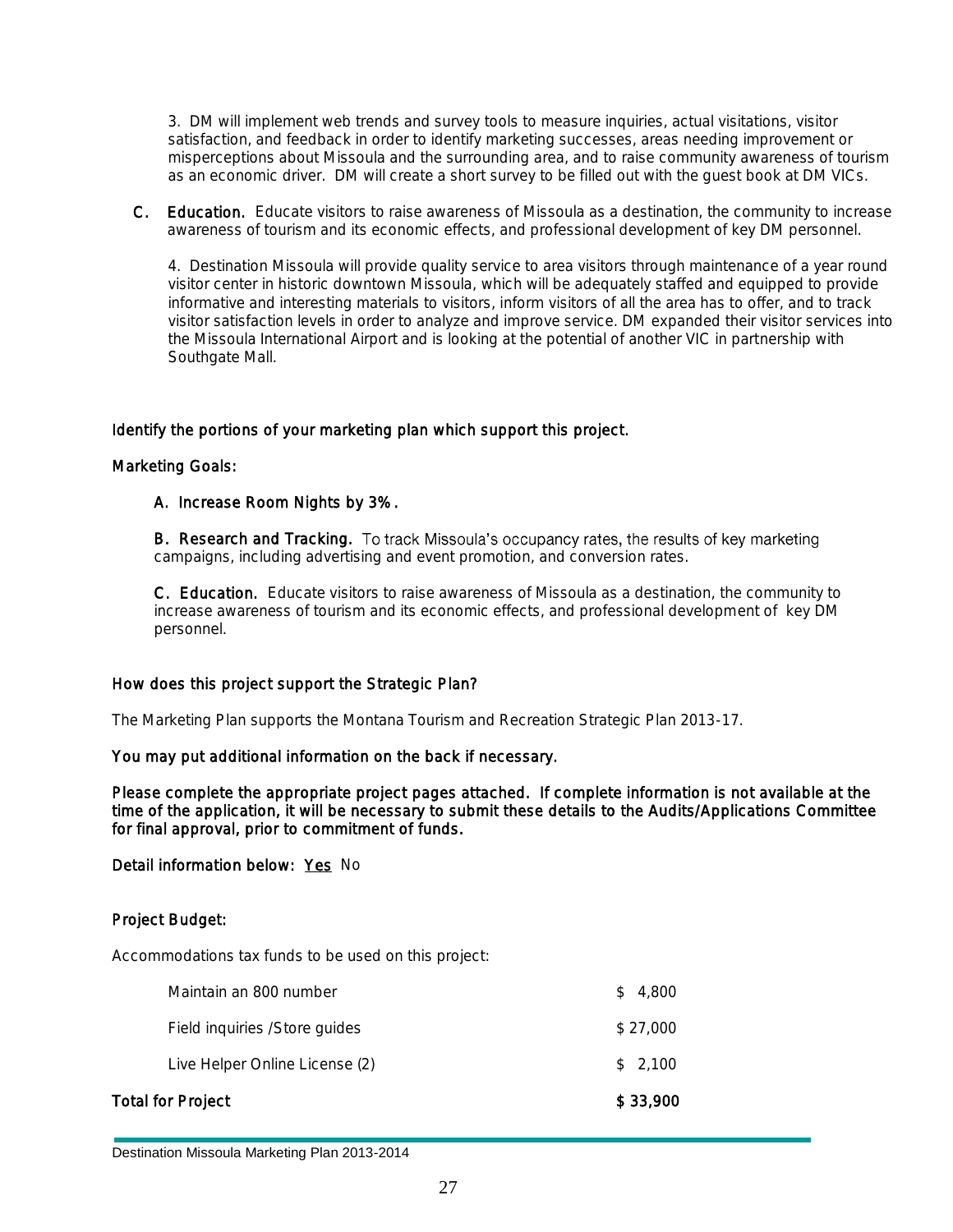| Organization Name:               | Destination Missoula                                    | <b>Approval Requested</b><br>X Final |  |  |
|----------------------------------|---------------------------------------------------------|--------------------------------------|--|--|
| Project Name:                    | MP13/14: Fulfillment/Visitor Assistance<br>VIC Staffing | Preliminary                          |  |  |
| <b>Application Completed by:</b> | Barbara Neilan, Executive Director                      |                                      |  |  |

Please explain the need for this project as well as a clear overview of the concept of the project. Narrative must provide enough details that those reviewing the application can comprehend or visualize the full scope of the project. Narrative should be a full overview, yet explicit and to the point.

DM will maintain a full time, year round travel counselor for our VIC during regular office hours, whose responsibilities may include but are not limited to:

- Responding to tourism inquiries in person, via phone, e-mail, fax and letter.
- Compiling and inputting data into the computer regarding information on visitation, calendar of events, local hotels and other related tourism businesses.
- Making lists of businesses to contact about tourism concerns.
- Researching information for quests.
- Order, storing and stocking brochures and maps from attractions, hotels, and other tourism related businesses.
- Maintaining the VIC area.
- Conceiving and developing area wide tours and support materials for same.
- Serving as support staff for the Montana information computer.
- Maintaining VIC scheduling and payroll.
- Attending Superhost training and other familiarization activities with all the attractions in their area.
- Maintaining a thorough knowledge of the content of all Montana guides and brochures, which the VIC has in our racks, and area-wide special events and be able to intelligently converse with visitors of all ages. VIC staff should know road conditions, any construction areas and suggested alternate routes. Staff should also be aware of alternative things to do in case of weather conditions.

DM will also hire staff during peak visitor seasons to cover our VIC during non-office hours:

- Staff will assist visitors for two hours after building closing time, Monday through Friday, and for eight hours Saturday and six hours Sunday, from July 1 through September 8, 2013.
- Staff will assist visitors for two hours after building closing time, Monday through Friday, and for eight hours Saturday and six hours Sunday, from June 1 through June 30, 2014.
- Staff will keep statistics about how many visitors requested information and home states of visitors
- Staff will keep track of the number of bulk requests filled.
- VIC staff may also be asked to package visitor packets for bulk requests from conventions, meetings and other groups.

These hours are not covered by the DM regular staff. We want to be sure visitors feel welcome and know what is available to them, even if they arrive outside our regular hours.

Year-to-date 3,258 visitors registered at the DM Visitor Center looking for information and assistance. That is an increase of 17% from the same time last year. First quarter of 2012 saw an 87% increase in visitation from the previous year. These visitors represented 49 states, the District of Columbia, and 21 countries from around the world.

#### Objectives:

Include the objectives from the narrative portion of your marketing plan that support this project.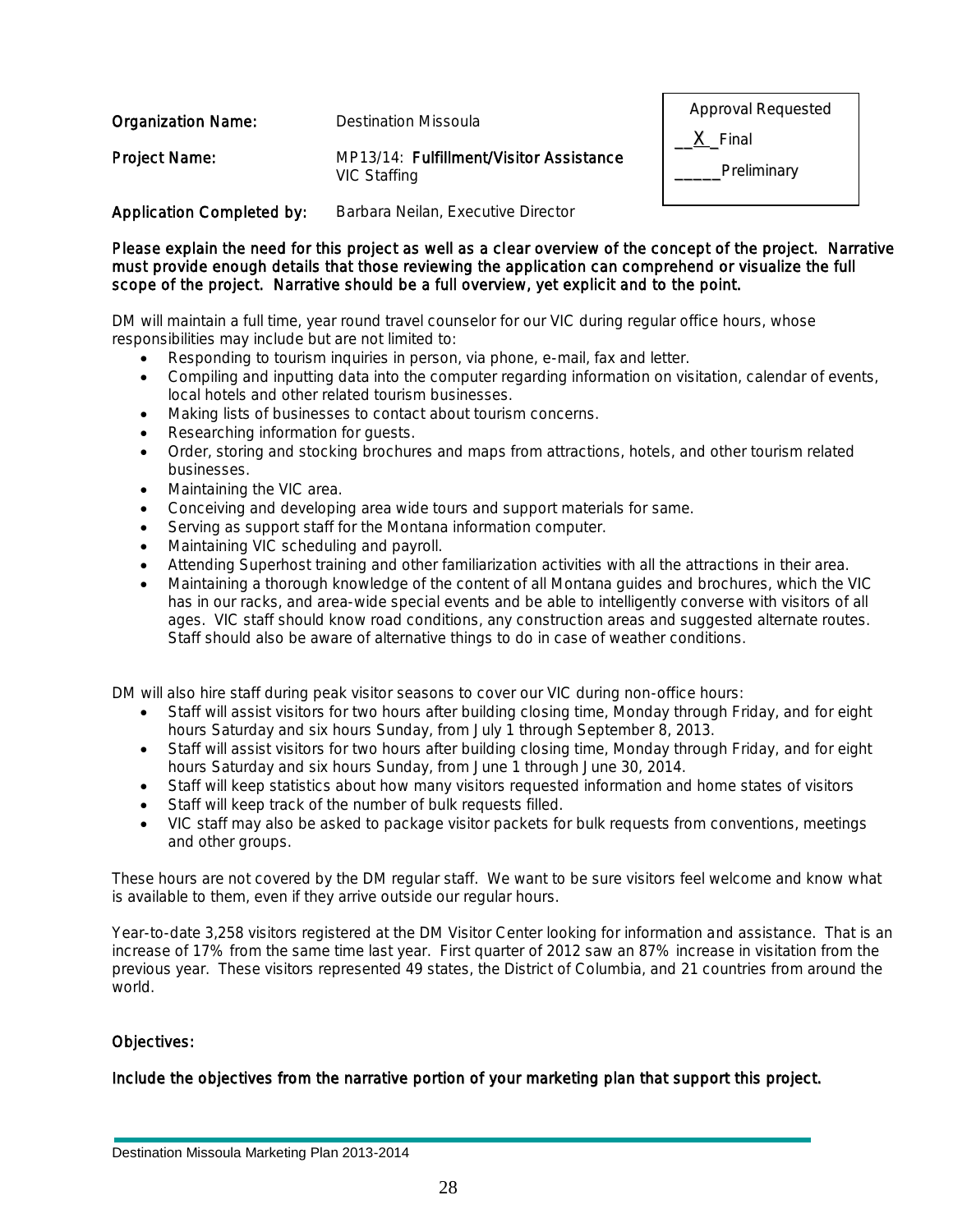C. Education. Educate visitors to raise awareness of Missoula as a destination, the community to increase awareness of tourism and its economic effects, and professional development of key DM personnel.

4. Destination Missoula will provide quality service to area visitors through maintenance of a year round visitor center in historic downtown Missoula, which will be adequately staffed and equipped to provide informative and interesting materials to visitors, inform visitors of all the area has to offer, and to track visitor satisfaction levels in order to analyze and improve service. DM expanded their visitor services into the Missoula International Airport and is looking at the potential of another VIC in partnership with Southgate Mall.

#### Identify the portions of your marketing plan, which support this project.

#### Marketing Goals:

#### A. Increase Room Nights by 3%.

C. Education. Educate visitors to raise awareness of Missoula as a destination, the community to increase awareness of tourism and its economic effects, and professional development of key DM personnel.

#### How does this project support the Strategic Plan?

The Marketing Plan supports the Montana Tourism and Recreation Strategic Plan 2013-17.

#### You may put additional information on the back if necessary.

Please complete the appropriate project pages attached. If complete information is not available at the time of the application, it will be necessary to submit these details to the Audits/Applications Committee for final approval, prior to commitment of funds.

#### Detail information below: Yes No

#### Project Budget:

Accommodations tax funds to be used on this project:

| Full-time, year-round VIC staff                                                                                                                           | \$16.076. |
|-----------------------------------------------------------------------------------------------------------------------------------------------------------|-----------|
| After hours spring/summer/fall:<br>2013 summer/fall hours<br>20 weekend days 8 hours Sat., 6 hours Sun. (140)<br>50 weekdays for two hours each day (100) |           |
| 2014 spring hours<br>8 weekend days 8 hours. Sat., 6 hours Sun. (56)<br>21 weekdays for two hours each day (42)                                           |           |
| Total of 335 hours @ \$8.00 per hour (contract)                                                                                                           | \$2,674   |
| <b>TOTAL for project</b>                                                                                                                                  | \$18,750  |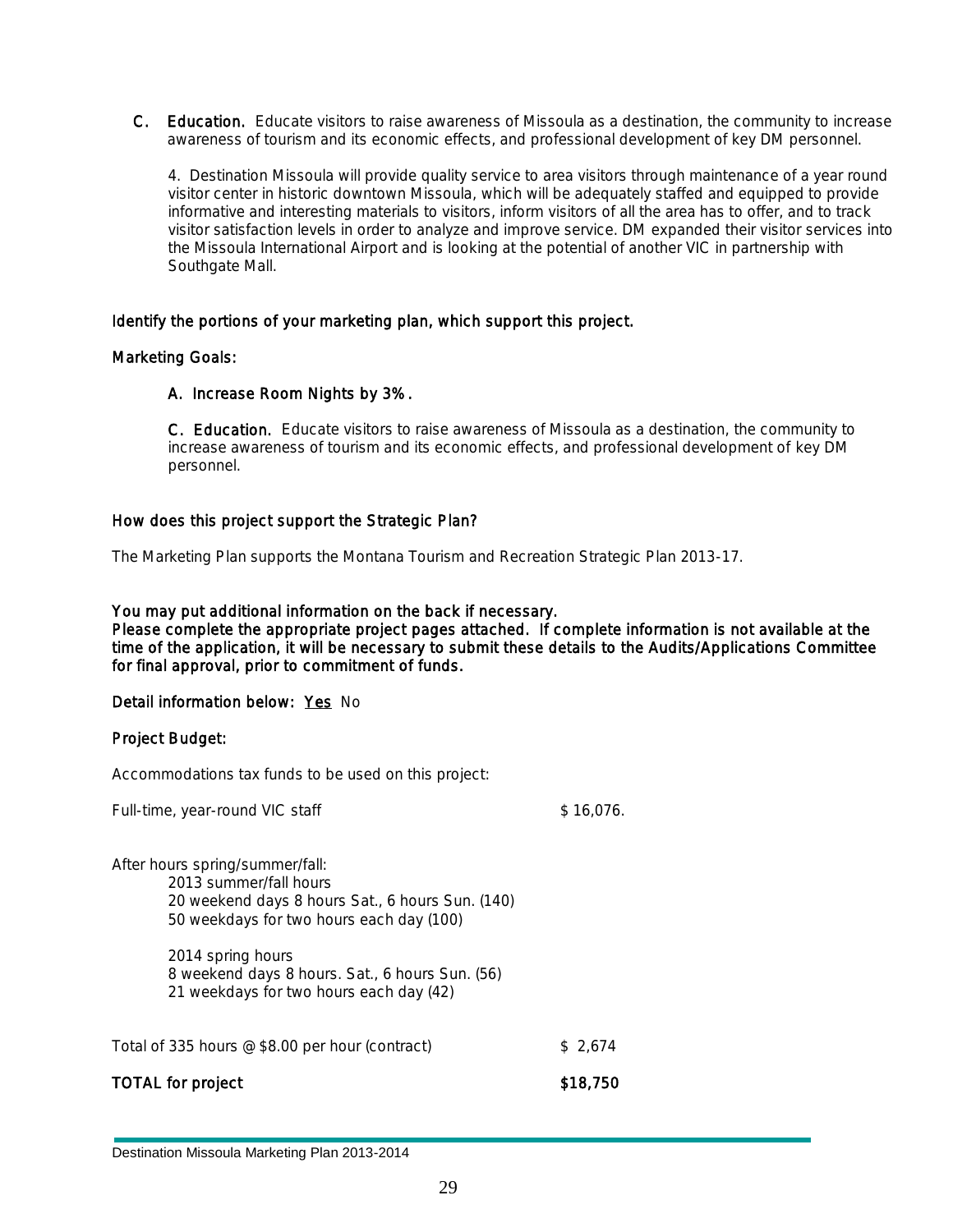## Appendix A

Destination Missoula Keyword Targets (actual words used will vary based on cost of keywords at time of seasonal purchase) - This is the maximum list:

Missoula Vacation Guide Missoula Travel Information Missoula Travel Missoula Visitor Information Missoula Cultural Guide Missoula Hotels Missoula Lodging Missoula Dining Places to Stay in Missoula Places to See in Missoula Things to do in Missoula Montana Missoula Montana Travel Missoula Montana Visitor Information Missoula Fun Missoula Nightlife Missoula Travel Planning Missoula Travel Services Missoula Visitor Center Missoula Water Fun Missoula Outdoor Adventure Missoula Events Missoula Montana Travel Planning Montana Cultural Tourism Montana Airport Service Montana Lakes and Rivers Montana Downtown Destinations Missoula Historical Sites University of Montana Visitor Information Montana Wildlife Viewing Information Missoula Montana Visitor Packet Missoula Montana Vacation Guide Missoula Bed and Breakfast Glacier National Park Yellowstone National Park Missoula accommodations Missoula places to stay with Pets Missoula Travel Blogs Missoula Multimedia Missoula Pictures Meet Me in Missoula Missoula Holidays Missoula Summer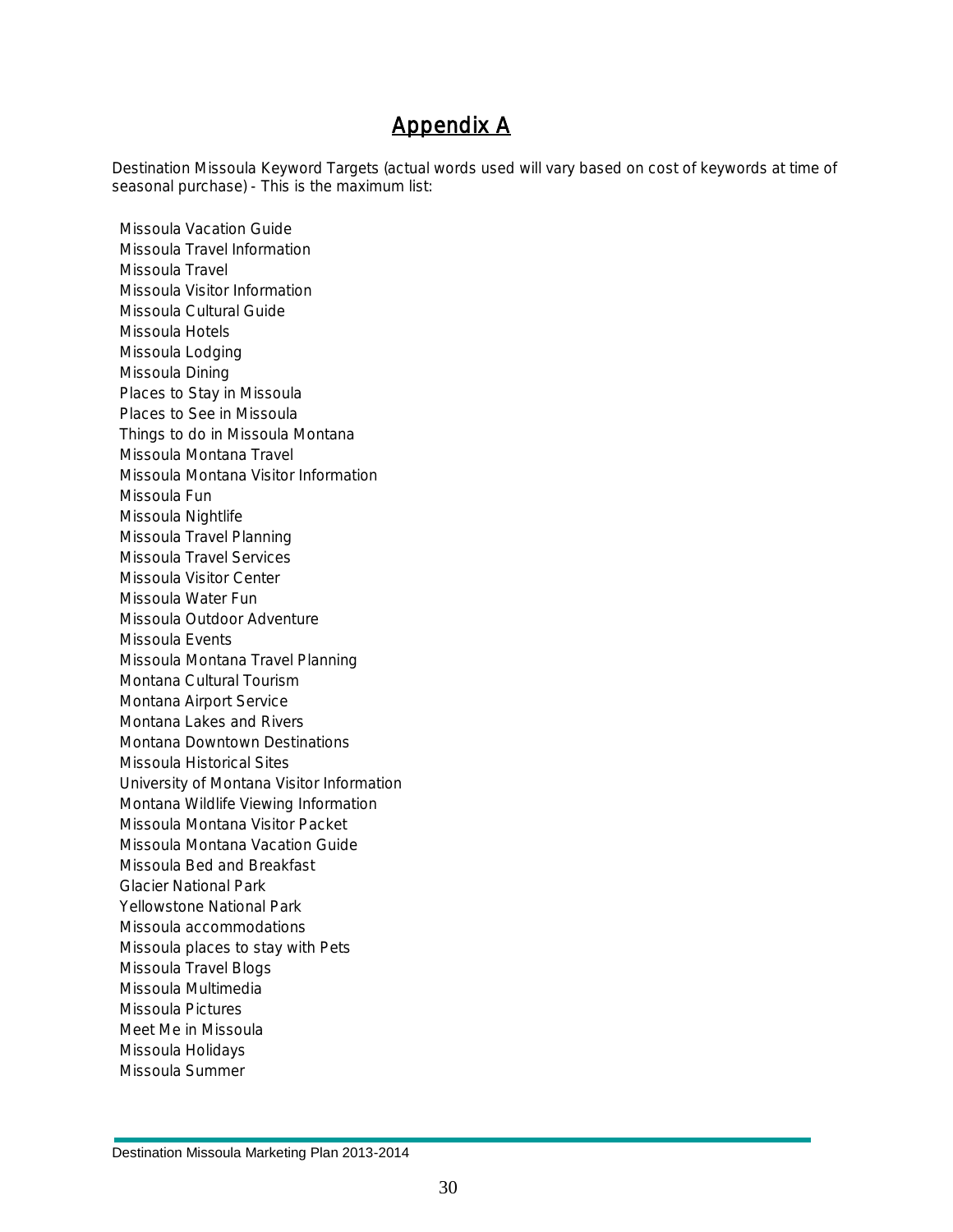## Appendix B

### Questions Posed by Tourism Advisory Council

#### 1. Narrative

A. What strengths (2 or 3) really set you apart from other communities in Montana? As stated under Identity and Strengths, the top 2 attributes that set Missoula apart from other Montana communities are:

Missoula is surrounded by seven wilderness areas and at the confluence of three creating unparalleled recreational opportunities, but what makes it unique from other communities is the immediacy and accessibility of those opportunities. On a lunch hour you can kayak through downtown or take a walk in 60,000 acres of wilderness area 5 minutes from the center of downtown.

The second thing that sets Missoula apart is it is truly the most culturally diverse city in Montana. It is home to many diverse international festivals - the International Choral Festival, the International Wildlife Film Festival, etc. - a 50 year old symphony, opera, internationally renowned performing arts - The Missoula Children's Theatre, Montana Rep, Rocky Mountain Ballet Theatre – nationally renowned art galleries – The Dana Gallery, Monte Dolack Gallery, etc. - international event such as The Missoula Marathon and US Freestyle Kayak Championships, famed authors, museums, nightly live music and much more. We are known as a community that has culture expected in a much larger city.

B. Many of the objectives under 11 A-D are not measurable (help create new Missoula events, attend regional group travel shows in drive and direct flight markets, increase the number of qualified leads by attending some or all of the following trade shows...)

The objectives that are listed under No. 11 are a partnership between DM and the Missoula Tourism Business Improvement District and are being funded through TBID funds. They were included to give the TAC a more complete picture of our overall marketing plan, not just what is being funded through Bed Tax. Since this is the first year that Missoula has had full time sales personnel, many of these objectives and projects will be the first year Missoula has been able to participate and so it will be a baseline year. We will be attending DMAI Destination Showcase, RMI Roundup, Go West, NASC, TEAMS, MHSA, MSAE, RCMA to cover meetings and convention, tour and travel, sports, high school, association and religious events and conferences to start determining the areas Missoula wants to concentrate on that will see the most return. We will also be conducting in-state and regional sales blitzes and trips to major meeting planner organizations.

As to creating new events, the Missoula TBID and DM Sports Commission have created a grant fund program to help existing events grow and to help new events with funding to bring new events into Missoula. Through this funding we have been able to secure bids for MHSA events which Missoula has not hosted in years, to extend the number of days of existing cultural events, bring in new swim competitions, etc. We are working with organizations from across the community to accomplish this. We have also created the Bring It Home Campaign which just recently started to incentivize people bringing their association, conference and event business home to Missoula.

#### 2. Budget

A. Why is the budget so heavily weighted toward fulfillment and marketing support?